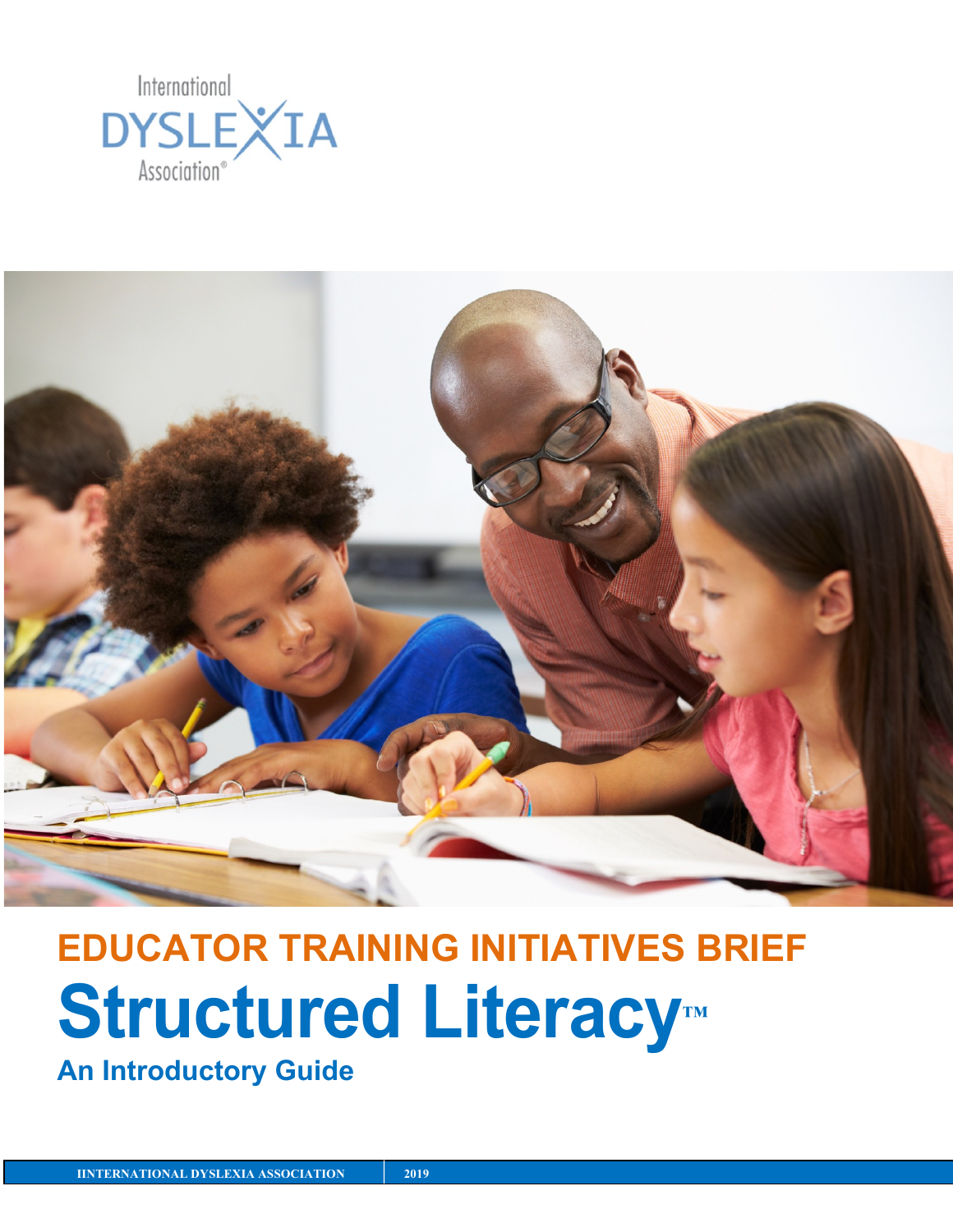**T** eacher knowledge and skills matter, but so do appropriate approaches to instruction and intervention – approaches forged in scientific evidence. It is not the case, as is sometimes claimed, that a highly skilled, knowledgeable educator can teach reading effectively using literally *any* method. Even the most competent teacher cannot be successful in teaching reading, especially to children who are at-risk or struggling with literacy, if provided with inadequate instructional contexts or inappropriate instructional materials and approaches that do not lend themselves to effective teaching of important component literacy skills.

Moreover, without research-based instructional approaches and curricula, it appears that many teachers tend to overlook important components of reading and writing in instruction, including phonemic awareness, phonics, vocabulary, spelling, and writing processes such as planning and revision (Cunningham, Zibulsky, Stanovich, & Stanovich, 2009; Spear- Swerling & Zibulsky, 2014). Both capable teachers *and* research-based instructional approaches are necessary (e.g., Piasta et al., 2009).

Many investigators and research reports have focused on identifying important components of reading and writing (e.g., Adams, 1990; Berninger et al., 2006; Graham, MacArthur, & Fitzgerald, 2007; National Reading Panel [NRP], 2000; National Research Council [NRC], 1998), as well as on effective features of literacy instruction and intervention. There is general scientific agreement about what these effective features involve (e.g., Archer & Hughes, 2011; Brady, 2011; Fletcher, Lyon, Fuchs, & Barnes, 2018; Foorman et al., 2016; McLeskey et al., 2017; NRP, 2000; NRC, 1998; Torgesen, 2004).

*…even the most competent teacher cannot be successful in teaching reading, especially to children who are at-risk or struggling with literacy, if provided with inadequate instructional contexts or inappropriate instructional materials and approaches…*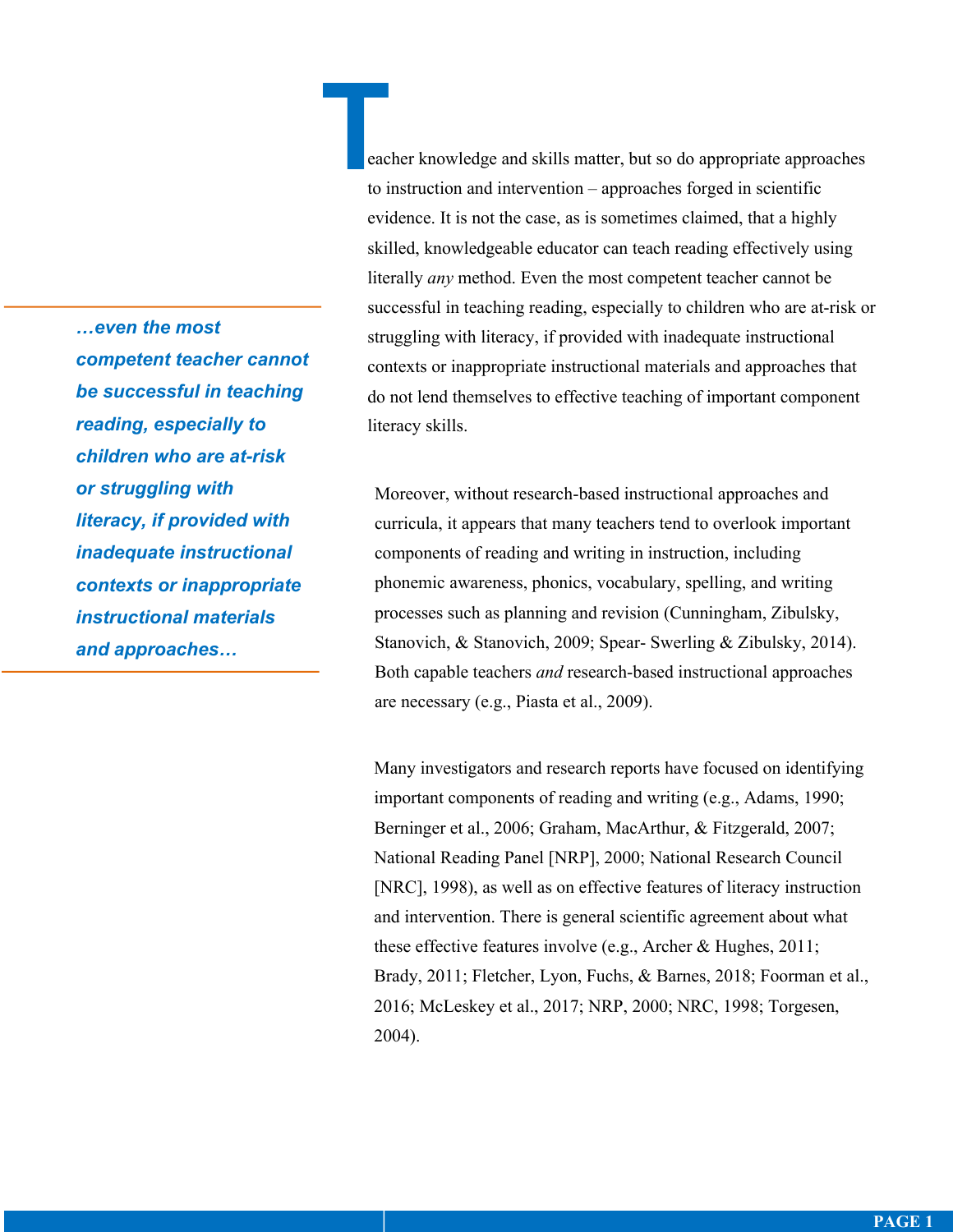*Successful literacy instruction and interventions… provide a strong core of highly explicit, systematic teaching of foundational skills such as decoding and spelling skills, as well as explicit teaching of other important components of literacy such as vocabulary, comprehension, and writing.*

## **Basics of Effective Instruction**

Successful literacy instruction and interventions, especially for at-risk students and those with reading disabilities, provide a strong core of highly explicit, systematic teaching of foundational skills such as decoding and spelling, as well as explicit teaching of other important components of literacy such as vocabulary, comprehension, and writing (Fletcher et al., 2018; Gersten et al., 2008; Graham et al., 2012; Torgesen, 2004).

- § "Explicit" means that the teacher clearly explains and models key skills, with well-chosen examples; children are not expected to develop these skills based mainly on exposure and incidental learningopportunities.
- § "Systematic" means that there is a planned sequence of instruction, with important prerequisite skills taught before more advanced skills, and with care taken not to introduce skills in a way that is unintentionally confusing. For instance, children are not expected to decode or spell complex words before they have learned to decode and spell simpler words; and teachers avoid introducing highly confusable phonics elements (such as *b* and *p*, or multiple short vowel sounds) simultaneously. Children also have ample opportunities to apply their developing skills in reading texts they are capable of decoding and comprehending.
- Educators screen students and monitor their progress, using data to promptly identify children who need help, as well as to inform core instruction and interventions. For example, if many children in a school or district need intervention for vocabulary weaknesses or decoding problems, this is a sign that core instruction in those areas requires more emphasis or improvement.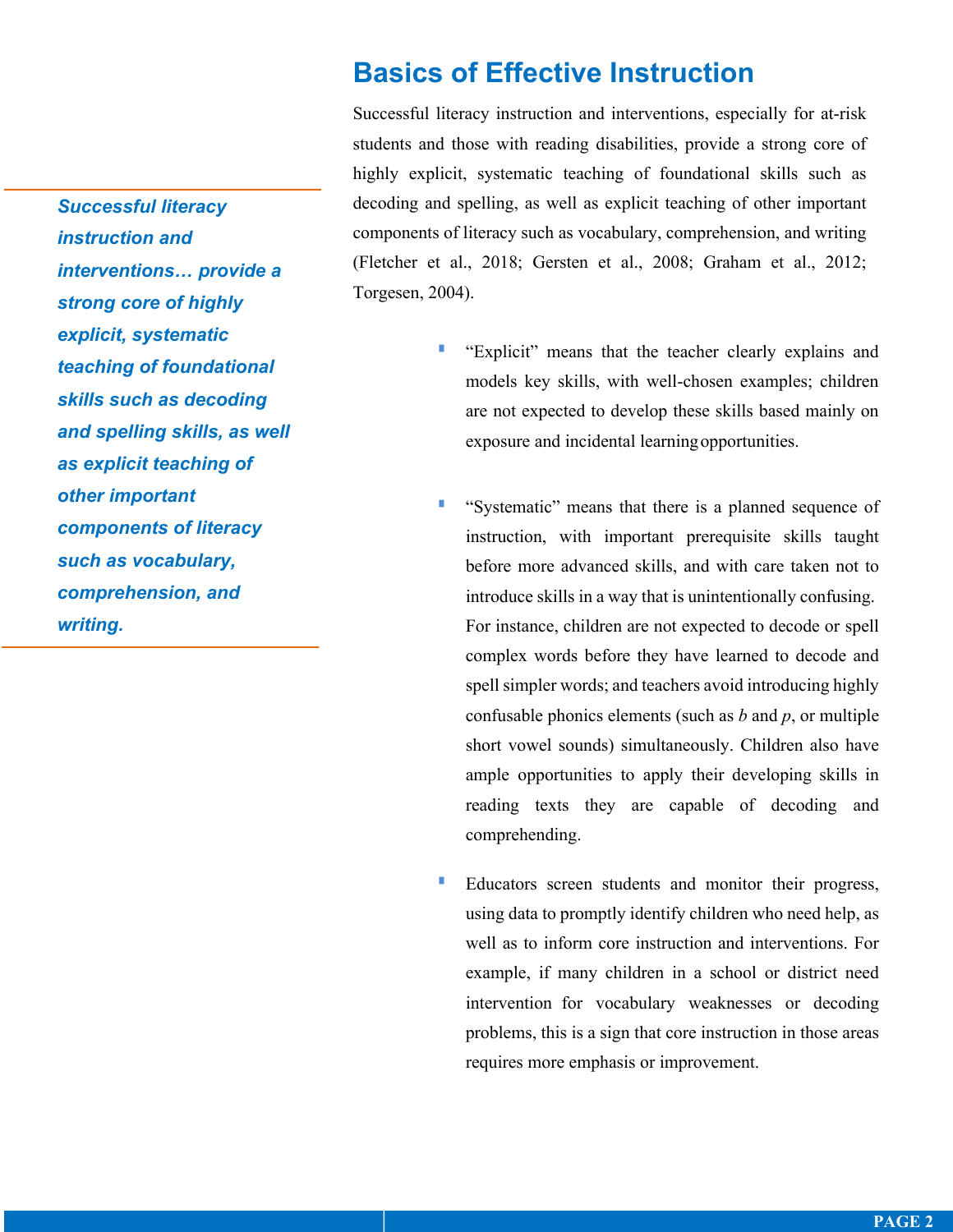- **Effective interventions provide many opportunities for** students to respond and practice what they are learning, with the teacher providing clear, prompt, constructive feedback to students' errors.
- **Assessments typically are used to help target specific** skills that should be addressed for individual students (e.g., specific decoding skills such as those for short vowel words with consonant blends, or specific spelling skills such as rules for adding suffixes to a base word).
- **IDED** Interventions should be appropriately intensive, with a greater level of intensity (e.g. smaller group size, more time in intervention) for children who are further behind their peers.

*…some students with dyslexia have co-occurring disabilities such as ADHD that may also need to be addressed in intervention …* 

## **Additional Considerations for Subgroups of Poor Readers**

In addition to incorporating these features of effective intervention, interventions may also need to address or emphasize other areas for various subgroups of poor readers. For example:

**Students with dyslexia** often have significant difficulties with phonemic awareness (PA), sensitivity to individual sounds in spoken words and the ability to manipulate those sounds, as well as with other phonological processing skills (Fletcher et al., 2018; Vellutino, Fletcher, Scanlon, & Snowling, 2004).

Although beginning readers in general benefit from instruction in phonemic awareness (Foorman et al., 2016; NRP, 2000), difficulties with PA are central to many cases of dyslexia and may need particular emphasis in intervention for these children.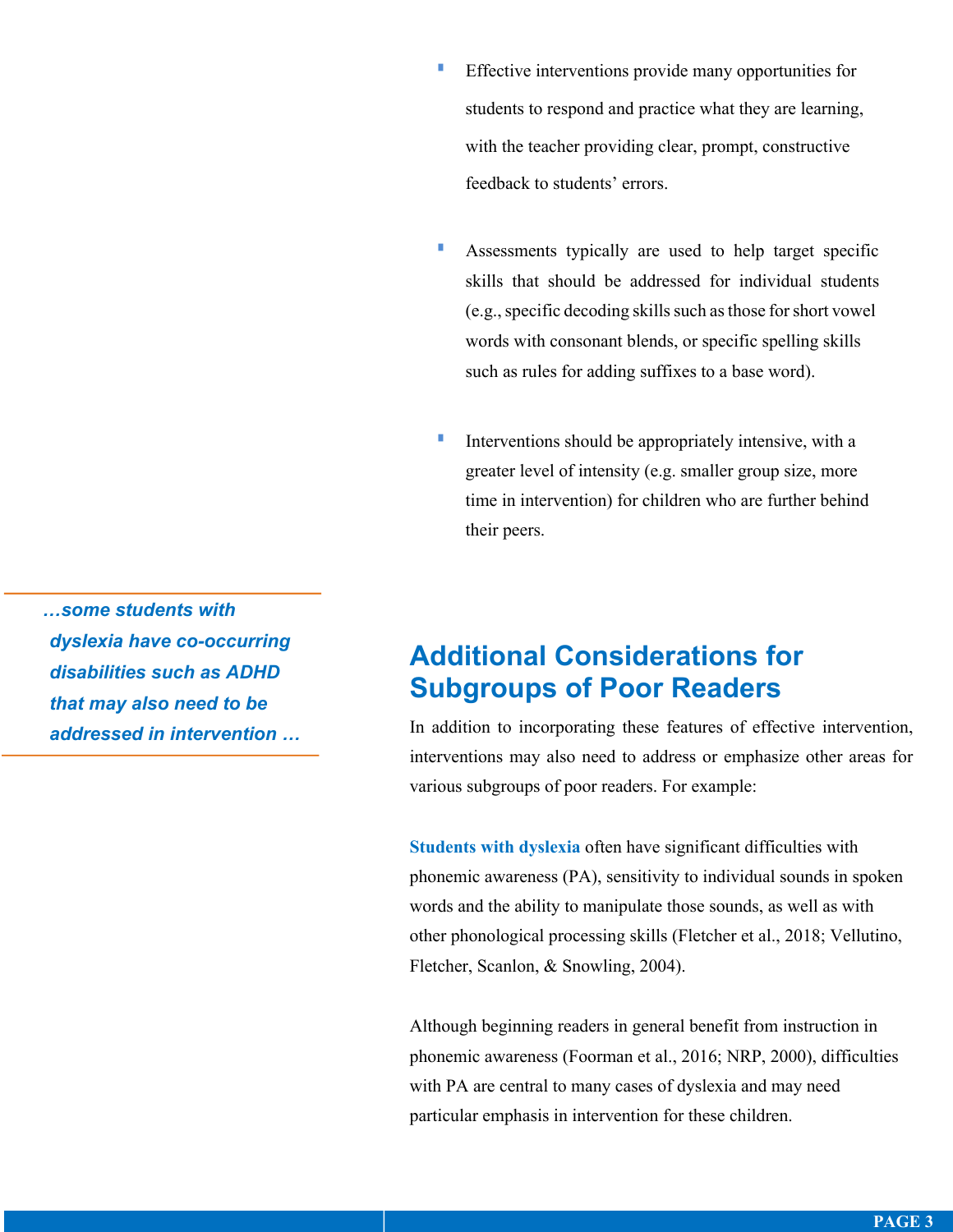In addition, some students with dyslexia have co-occurring disabilities such as ADHD that may also need to be addressed in intervention – for example, by explicit teaching of organizational strategies for managing reading, writing, and other academic tasks.

**Students with broad language disabilities** have language impairments that extend beyond phonology to include other language areas such as semantics and syntax. In addition to addressing phonemic awareness and phonics, these students' interventions need to include these higher level areas of language.

**English learners (ELs)** may have weaknesses in English academic language and vocabulary knowledge due to lack of exposure, not disabilities. All children need instruction in vocabulary and language, but ELs often require an additional emphasis on those areas in general education instruction and in interventions (Baker et al., 2014). Of course, certain ELs may also have disabilities, and then their interventions need to be adjusted accordingly. For instance, like other students with dyslexia, an EL with dyslexia will likely benefit from systematic intervention in PA and phonics, but may also require intervention to address gaps in English vocabulary knowledge.

## **How Phonics Approaches Differ**

Phonics involves knowledge of letter sounds and the ability to use that knowledge to decode unfamiliar *printed* words. With regard to phonics specifically, recent research has important implications for understanding the type of instruction that is most likely to be beneficial.

Approaches to phonics instruction vary not only in explicitness, but also in the size of the unit that is emphasized in initial instruction. The smallest-unit approaches focus from the start on individual phonemes (sounds) in words and the graphemes (letters/letter patterns) that represent them. Other phonics approaches have an initial focus on larger units such as onsets and rimes or whole words.

*…all children need instruction in vocabulary and language, but ELs often require an additional emphasis on those areas in general education instruction and in interventions (Baker et al., 2014).*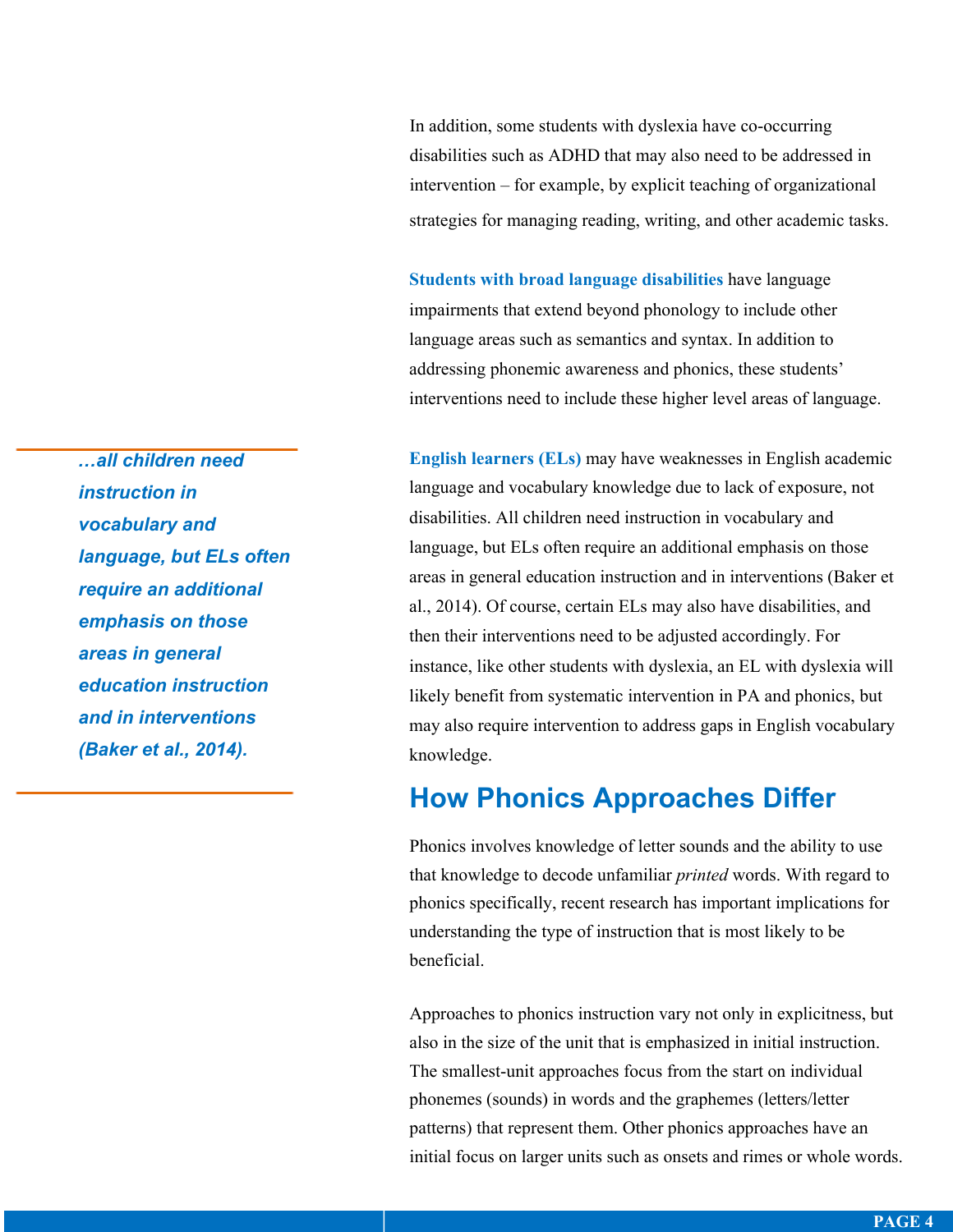The former, smallest-unit phonics approaches are sometimes termed grapheme-phoneme level approaches (e.g., Brady, 2011).

Here are some examples of ways that the different phonics approaches mentioned previously would teach beginning readers to decode the unknown word *brick*:

- In a grapheme-phoneme level approach, children would learn to decode the word *brick* by learning the sounds for the letters (graphemes) *b, r, i,* and the letter pattern  $-ck$ , as well as how to blend the four sounds represented by those graphemes.
- In an onset-rime approach, the emphasis would be on somewhat larger units within words; to decode *brick*, children would learn sounds for the letter patterns associated with the onset *br*- and the rime –*ick*, and how to blend those two parts.
- In analogy phonics or a word families approach, the focus would be on whole words. Children would learn to read *brick* by comparison to a word they can already read, such as *sick*, or they would learn patterned words from a "family" such as *sick, stick, trick, pick*, and *brick*.

The NRP (2000) found that all of these phonics approaches were more effective than not teaching phonics at all or than relying only on incidental, unsystematic phonics, but it did not find a difference between larger-unit and smaller-unit phonics approaches.

However, post-NRP research (see Brady, 2011, for a review; also, Christensen & Bowey, 2005; Foorman et al., 2016) suggests that phonics instruction with an initial focus on grapheme-phoneme level relationships, rather than larger-unit phonics approaches, can lead to better reading outcomes, especially on more advanced code skills. After this initial focus, and as they learn to decode more complex types of words, children must also be taught about larger units in words such as common orthographic patterns (e.g., *igh, ea, ar*), as well as about morphology (i.e., word parts that carry meaning such as roots, prefixes, and suffixes).

*…phonics instruction with an initial focus on grapheme-phoneme level relationships, rather than largerunit phonics approaches, can lead to better reading outcomes ... After this initial focus, and as they learn to decode more complex types of words, children must also be taught about larger units in words* …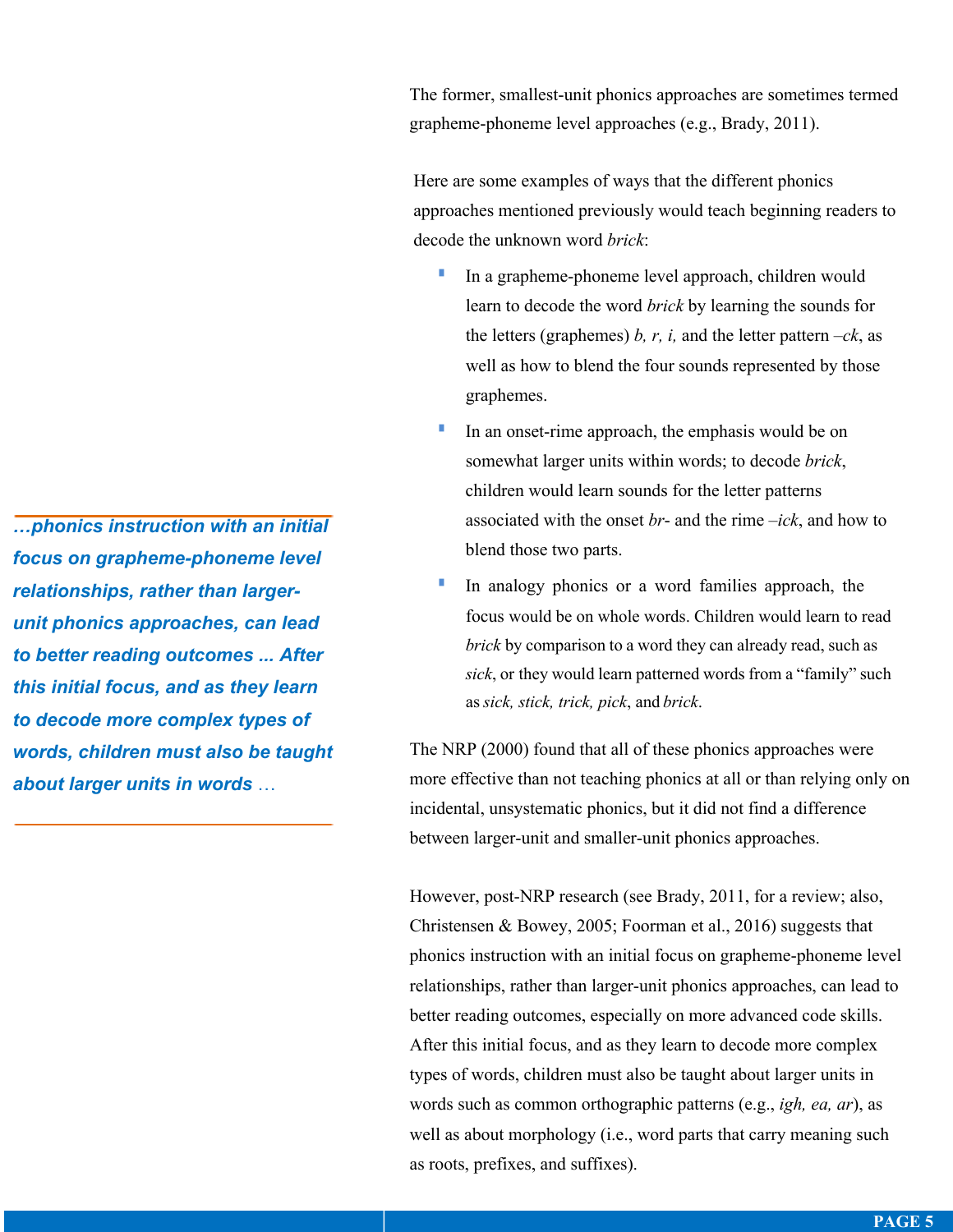**Structured Literacy™**

Considered as a whole, all these features of effective instruction and intervention can be conceptualized under the general umbrella of Structured Literacy™, an approach to reading instruction where teachers carefully structure important literacy skills, concepts, and the sequence of instruction, to facilitate children's literacy learning and progress as much as possible. This approach to reading instruction can be beneficial not only for students with reading disabilities, but also for other at-risk students including English learners and struggling adolescents (Baker et al., 2014; Gersten et al., 2008; Kamil et al., 2008; Vaughn et al., 2006).

Structured Literacy™ is characterized by the provision of systematic, explicit instruction that integrates listening, speaking, reading, and writing and emphasizes the structure of language across the speech sound system (phonology), the writing system (orthography), the structure of sentences (syntax), the meaningful parts of words (morphology), the relationships among words (semantics), and the organization of spoken and written discourse.

The following instructional principles are hallmark features of a Structured Literacy™ approach to reading:

- 1. Instructional tasks are modeled and clearly explained, especially when first introduced or when a child is having difficulty.
- 2. Highly explicit instruction is provided, not only in important foundational skills such as decoding and spelling, but also in higher-level aspects of literacy such as syntax, reading comprehension, and text composition.
- 3. Important prerequisite skills are taught before students are expected to learn more advancedskills.
- 4. Meaningful interactions with language occur during the lesson.
- 5. Multiple opportunities are provided to practice instructional tasks.
- 6. Well targeted corrective feedback is provided after initial

*Structured Literacy™ is an approach to reading instruction that can be beneficial not only for students with reading disabilities, but also for other at-risk students including English learners and struggling adolescents (Baker et al., 2014; Gersten et al., 2008; Kamil et al., 2008; Vaughn et al., 2006).*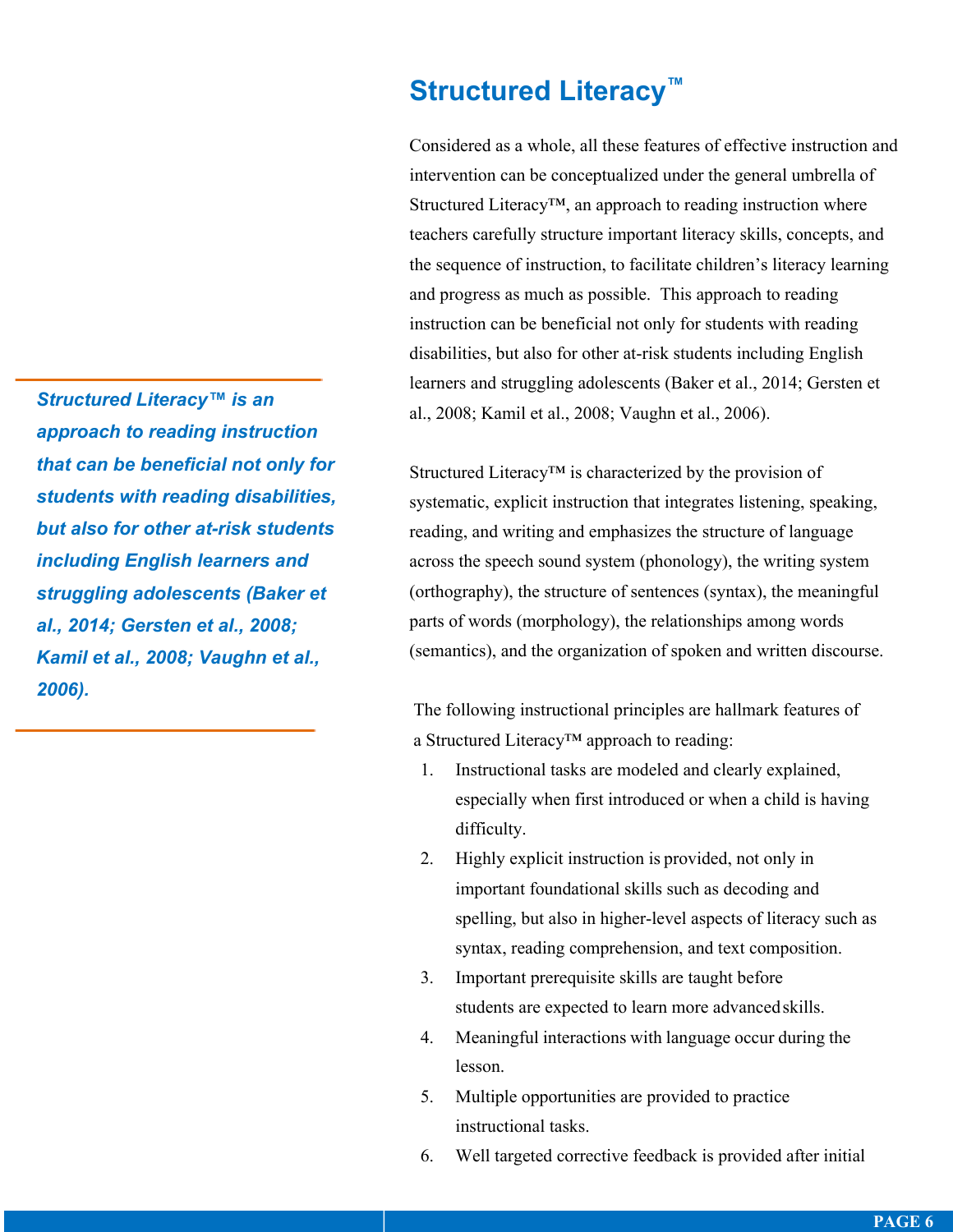student responses.

- 7. Student effort is encouraged.
- 8. Lesson engagement during teacher-led instruction is monitored and scaffolded.
- 9. Lesson engagement during independent work is monitored and facilitated.
- 10. Students successfully complete activities at a high criterion level of performance before moving on to more advanced skills.

Structured Literacy™ does not involve just one particular program or method. In fact, many well-known intervention programs, methods, and approaches fall under the umbrella of Structured Literacy™, such as the Wilson Reading System (Wilson, 1988), the Orton-Gillingham method (Gillingham & Stillman, 2014), the Lindamood Phoneme Sequencing Program (LiPS; Lindamood & Lindamood, 1998), and Direct Instruction (e.g., Carnine, Silbert, Kame'enui, & Tarver, 2009), as well as several other approaches (e.g., Birsh & Carreker, 2019).

While these programs and methods certainly differ from each other in various ways, they have much more in common with each other than with how literacy is often taught in general education settings and how it is taught in some intervention programs (Moats,2017; Spear-Swerling,2018).

*Structured Literacy™ does not involve just one particular program or method…many well-known intervention programs and methods fall under the umbrella of Structured Literacy™…*

.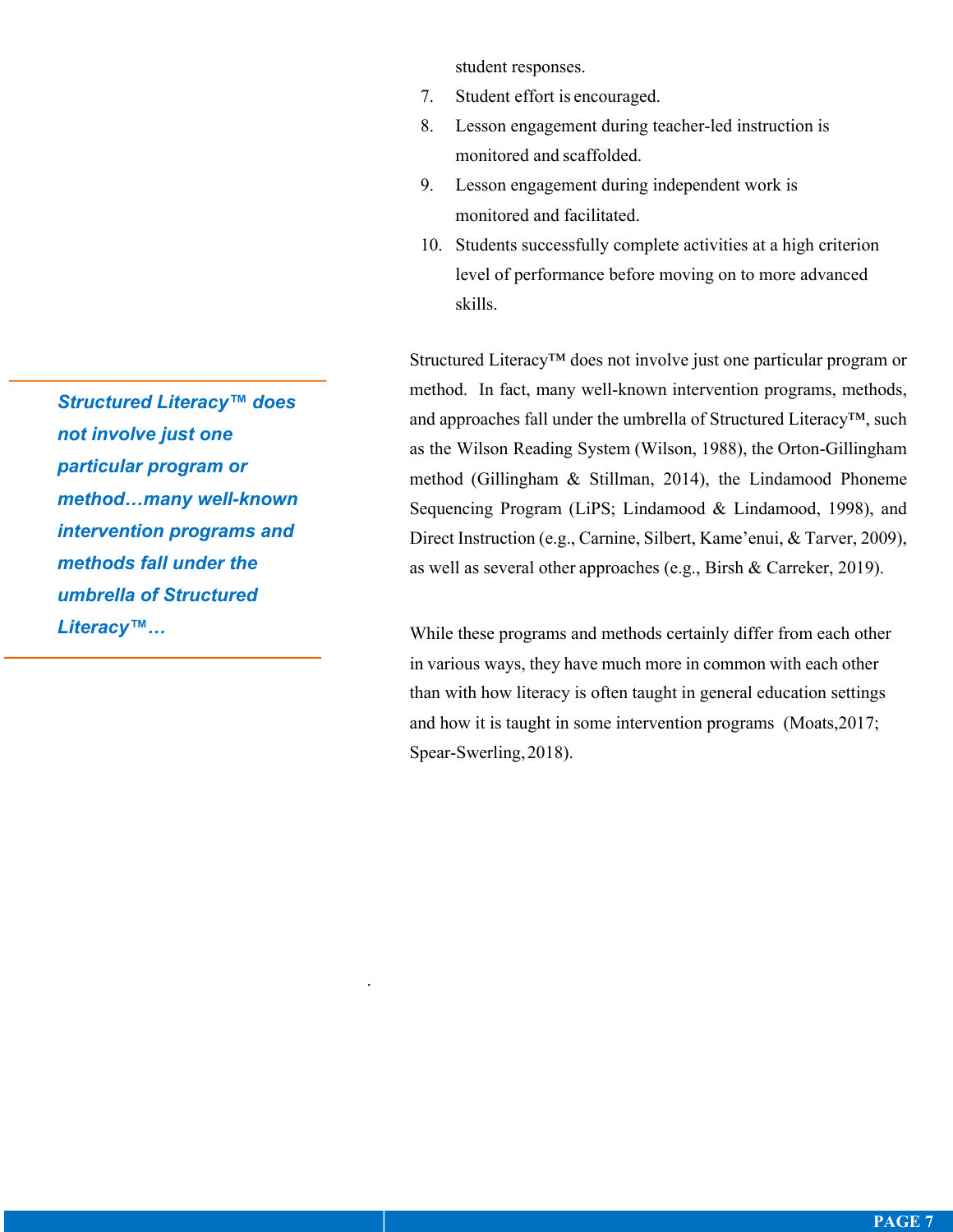## **Contrasting Structured Literacy™ with Typical Literacy Practices**

Certainly, general education core programs vary in their approaches to literacy instruction, and some do use features of Structured Literacy™. Some children also will learn to read and write well regardless of how literacy is taught. Nonetheless, there is considerable room for improvement in the effectiveness of literacy teaching in the United States.

For example, the most recent (2017) scores for fourth-grade reading on the National Assessment of Educational Progress (NAEP), showed that even in the state with the best scores in the nation, Massachusetts, 50% of children read below proficiency levels; nationwide, 63% of fourth-grade students scored below proficient levels on the 2017 NAEP in reading. For writing, the picture was even bleaker; nationwide, at all three grade levels tested (Grades 4, 8, and 12), 72% to 73% of students scored below proficient levels in writing. (See https://www.nationsreportcard.gov/).

The approaches used to teach literacy in many schools are especially poorly suited to children who have any vulnerability to literacy problems, whether those difficulties stem from an actual disability such as dyslexia or from experiential factors such as limited experience with English or limited home exposure to literacy.

Practices that are *not* aligned with Structured Literacy™ include the following:

- § In many schools, important foundational literacy skills such as phonemic awareness, decoding and spelling may receive relatively little emphasis, even for beginners.
- The phonics approach used often emphasizes larger units such as word families, rather than a systematic graphemephoneme level approach for initial instruction.

*… 63% of fourth-grade students scored below proficient levels on the 2017 NAEP in reading. For writing, the picture was even bleaker; nationwide, at all three grade levels tested (Grades 4, 8, and 12), 72% to 73% of students scored below proficient levels in writing.*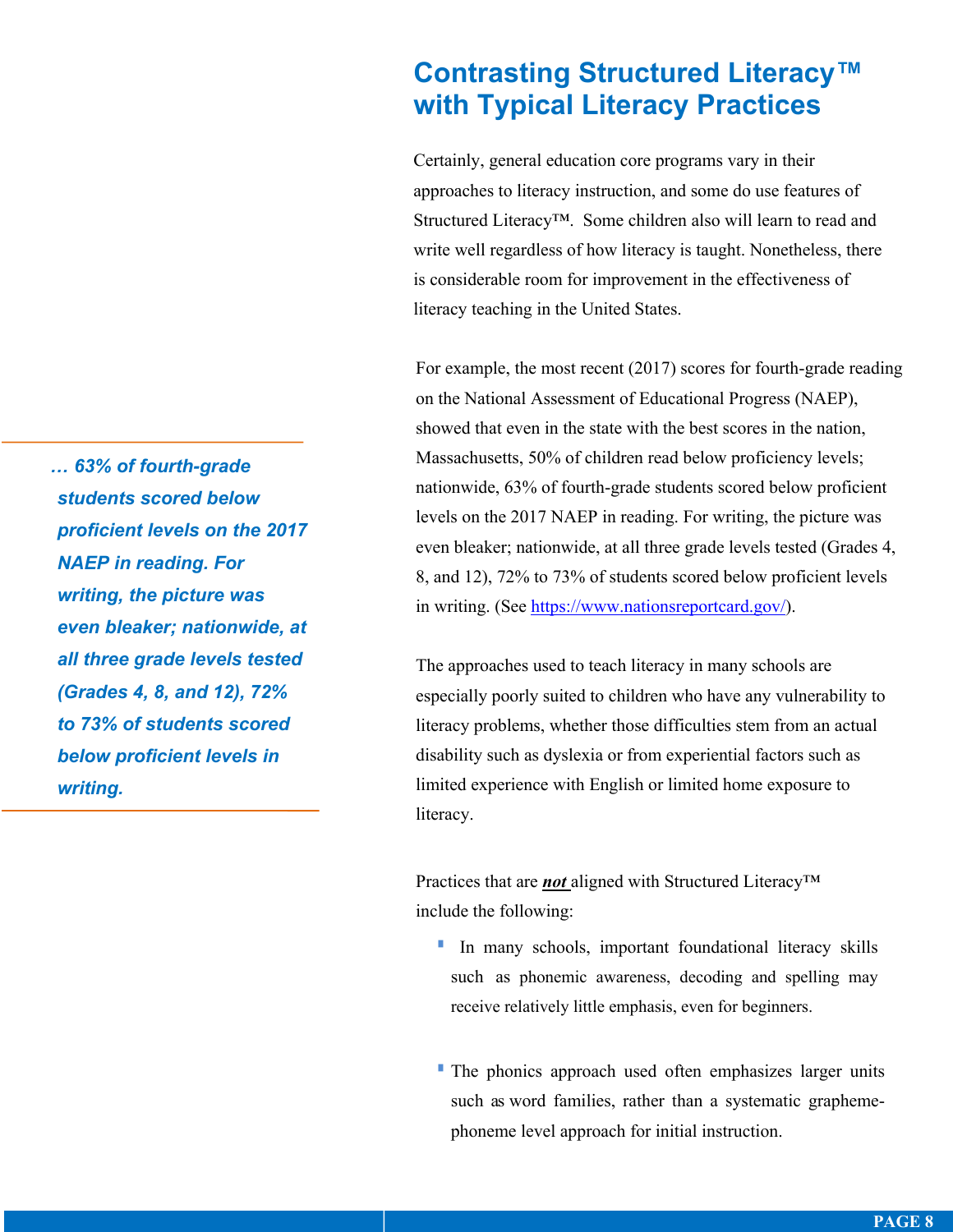- Retivities that are completely useless for promoting growth in reading, such as attention to word configuration cues (i.e., the overall shape of a word), may be employed.
- **Explicit teaching of higher-level components of literacy,** such as syntax or text composition, may receive little attention.
- Instructional time spent in direct teacher-student interaction may be limited, with more time spent in cooperative groupings or independent work than direct instruction from a teacher.
- General educators usually give many assessments, but not necessarily the kinds of assessments useful for early identification of reading problems or for targeting instruction in foundational skills, such as criterion-referenced tests of decoding and spelling (with words organized into different phonics categories that increase in complexity).
- **I** Instruction is not typically highly systematic, and in many areas, important prerequisite skills may not be consistently taught.
- In the early grades, children generally read predictable or leveled texts, which often contain many words that children cannot decode and which tend to encourage a guessing strategy based on pictures or sentence context, rather than facilitating application of decoding skills. These kinds of texts are common even in some interventions for poor readers (e.g., Clay, 1994; Fountas & Pinnell, 2009).

*If more schools adopted features of Structured Literacy™ in their general education programs, schools could help prevent or ameliorate many children's difficulties with learning to read and write (Foorman et al., 2016; NRP, 2000).*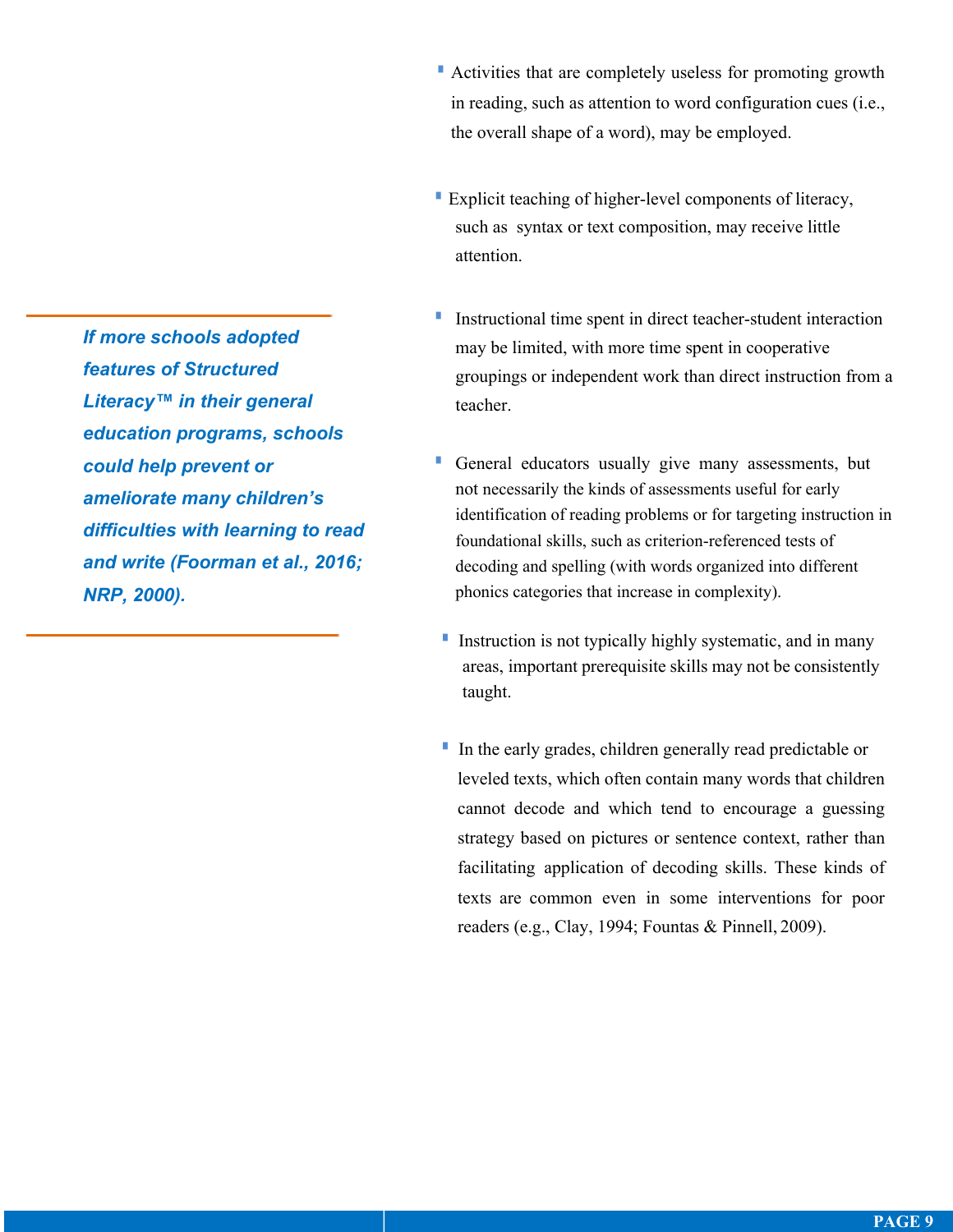When children read texts, even with a teacher, inaccuracies in decoding may be overlooked in the belief that errors are unimportant if they do not greatly alter meaning (e.g., reading *a* for *the*). However, inaccurate reading will make it difficult for children to build fluency; also, overreliance on context does not work well for more advanced texts and can become a difficult habit to break (Foorman et al.,2016).

If more schools adopted features of Structured Literacy™ in their general education programs, schools could help prevent or ameliorate many children's difficulties with learning to read and write (Foorman et al., 2016; NRP, 2000). Tiered interventions used in some schools, including in some special education programs, also could be made more effective by incorporating key features of Structured Literacy™ such as intensive, systematic teaching of foundational literacy skills (e.g., Gersten et al., 2008).

## **Is One Particular Structured Literacy™ Program, Method, or Approach Preferable to All Others?**

Especially for students who struggle in learning to read, Structured Literacy™ approaches are far preferable to the typical literacy practices used in many schools. However, currently there is not an empirical basis to identify *one particular* Structured Literacy™ program or method as more effective than all others, or as more effective for all children with a specific type of difficulty such as poor decoding, specific comprehension difficulties, dyslexia, or language disabilities.

*…there is not an empirical basis to identify one particular Structured Literacy™ program or method as more effective than all others…However, these observations are not an argument for doing nothing. . .*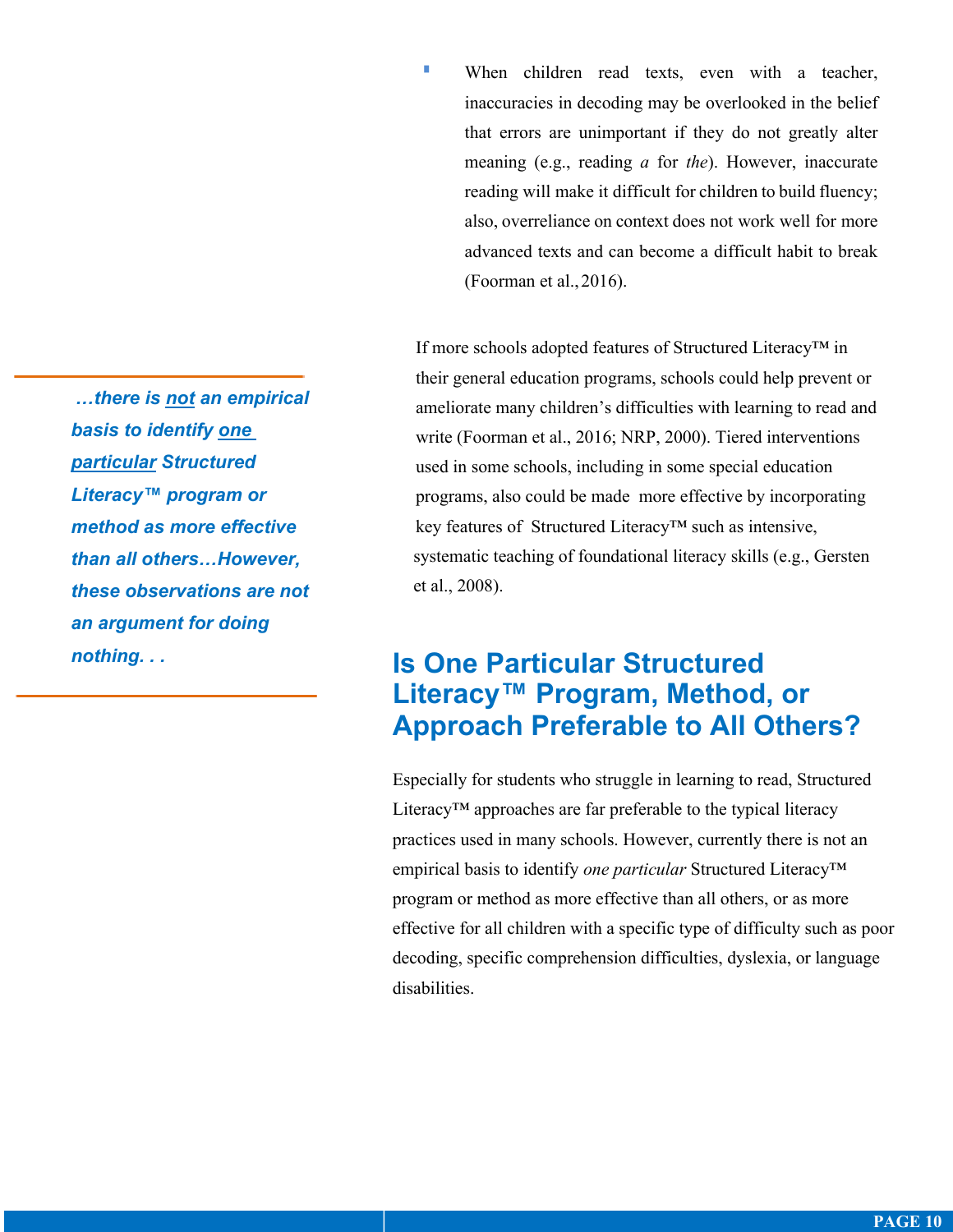Evidence is also lacking on many practical issues of concern to educators, such as exactly how much instructional time should be devoted to different components of literacy (e.g., in reading, key areas such as phonemic awareness, phonics, fluency, vocabulary, and language comprehension; in writing, foundational skills such as spelling, writing processes such as planning, text generation skills such as word choice and elaboration).

Furthermore, studies that have compared interventions varying in these and other important details have sometimes yielded very similar outcomes for children (e.g., Mathes et al., 2005; Torgesen et al., 2001). These kinds of findings, as well as the limited evidence on many specific details of intervention design and delivery, argue against an unyielding reliance on one particular program or method.

However, these observations are not an argument for doing nothing, implementing literacy practices known to be deeply flawed, or using a conflicting hodgepodge of programs and techniques. Rather, schools should select a Structured Literacy™ approach that best fits the needs of their specific population of students and available resources, including resources involving teacher professional development. IDA can work with schools to develop an implementation plan that is most effective for their community.

After implementing a Structured Literacy<sup>™</sup> approach that is most appropriate for them, schools should use progress monitoring assessments to track student progress and gauge the overall success of instruction and intervention programs. They should make necessary adjustments in instruction and intervention on an ongoing basis. And they should follow emerging scientific evidence on literacy for new findings that may impact educational decision-making.

*…the limited evidence on many specific details of intervention design and delivery, argue against an unyielding reliance on one particular program or method…*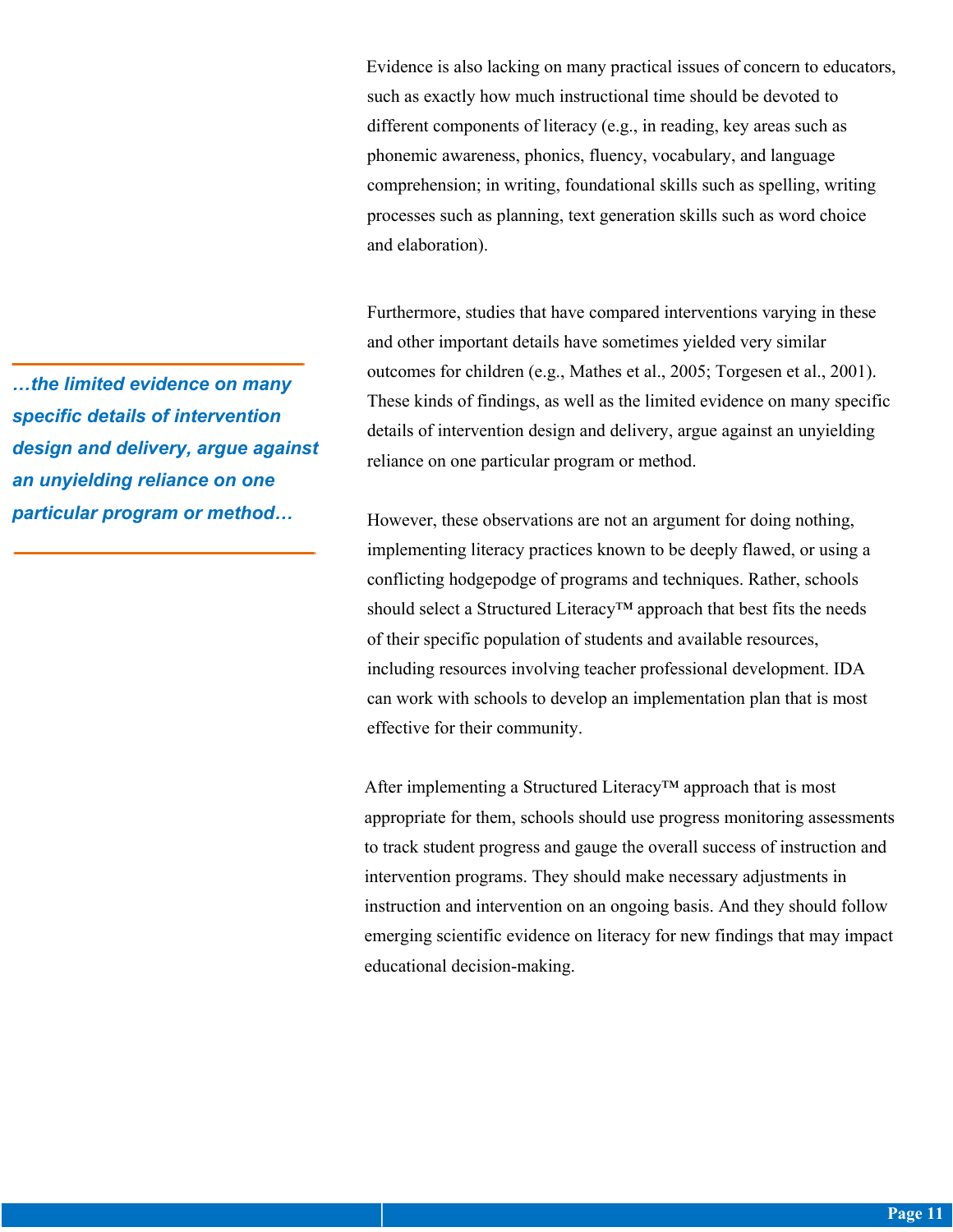## **Additional Considerations for Selecting a Particular Structured Literacy™ Program, Method, or Approach**

In addition to paying close attention to scientific research on reading and evidence-based practices, educators sometimes need to exercise judgment in making educational decisions, especially where evidence is lacking.

For instance, an intervention with a relatively greater emphasis on phonemic awareness, or multisyllabic word decoding, or fluency, may be more effective for a student with greater needs in one of those respective areas.

However, these kinds of judgments will differ across students and even for the same student over time, as a student's needs shift with progress in intervention.

To make and refine these instructional decisions, educators must have a broad knowledge base of the kind tapped by the Knowledge and Practice Examination for Effective Reading Instruction (KPEERI); and they should use appropriate progress-monitoring assessments to refine or change interventions as needed for individual students on an ongoing basis.

It should also be recognized that some components of literacy may take longer to respond to intervention than others (e.g., accuracy vs. fluency of text reading), and that patterns of assessment data are usually more meaningful than the results of a single assessment.

… *some components of literacy may take longer to respond to intervention than others (e.g., accuracy vs. fluency of text reading), and … patterns of assessment data are usually more meaningful than the results of a single assessment.*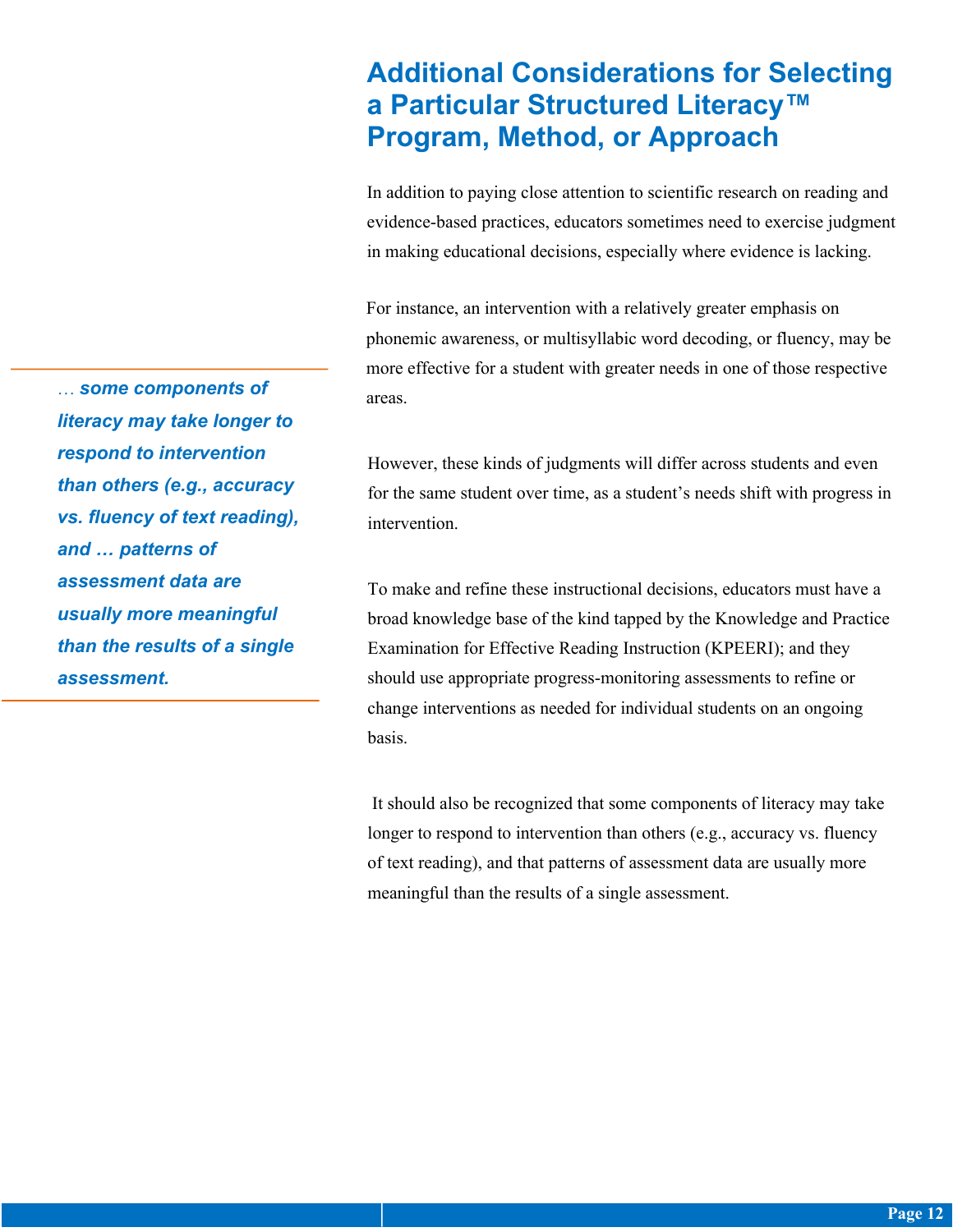## **Treatment-Resistant Literacy Difficulties**

Future studies should provide insights about successful ways to help children with the most serious, treatment-resistant literacy difficulties. For example, Compton, Miller, Elleman, and Steacy (2014) note a troubling finding from research on decoding interventions: Some children make strong gains in pseudoword decoding without making concomitant improvements in reading real words, a problem that may help explain the difficulties many older poor decoders have in building text reading fluency (Torgesen, 2004).

One way to address this issue might be to focus on teaching an appropriate set of real words in conjunction with teaching phonemic decoding, and doing so in a manner that fosters a generative wordlearning process, as suggested by Compton et al. (2014).

*…the requirements of literacy shift with schooling..at upper grade levels… students with severe literacy difficulties will usually need continuing intervention and supports…*

Another way to address this problem could involve placing a greater emphasis on text reading in intervention, which scientific investigators widely agree is an important aspect of intervention (e.g., Brady, 2011; Foorman et al., 2016; Kilpatrick, 2015), to help increase children's exposure to real words. This last idea might be effective if done early, before poor decoders have accumulated the enormous gap in reading practice characteristic of older poor readers in the upper elementary grades and adolescence (Cunningham & Stanovich, 1998; Torgesen, 2004).

Future studies should help lead to more effective ways to address this issue and others affecting students with the most serious reading difficulties.

Finally, the requirements of literacy shift with schooling. At upper grade levels, the demands for success with complex comprehension and writing tasks, as well as for sheer volume of reading and writing, increase greatly. In order to meet these demands, students with severe literacy difficulties will usually need continuing intervention and supports.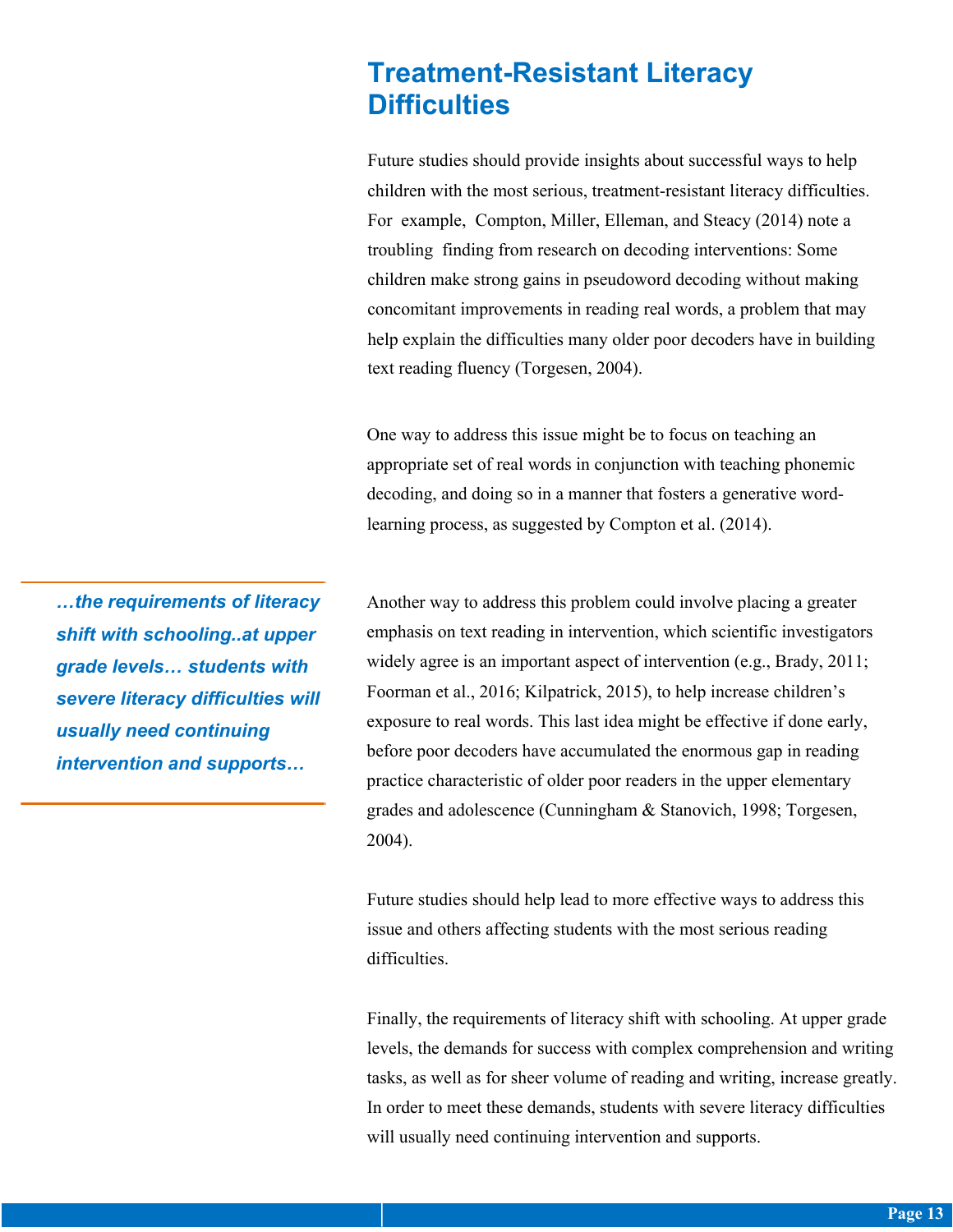Structured Literacy™ approaches should not be regarded as a quick, easy cure for all children's literacy problems. Both parents and educators should be skeptical of claims of fast, simple cures for children with serious difficulties in reading and writing. Nevertheless, even for students with severe literacy difficulties, Structured Literacy™ approaches can help provide a much better basis for future literacy progress than do typical literacy practices involving short shrifting of important foundational skills, limited direct instruction from a teacher, and inadequate types of assessment.

## **Aren't Most Teachers Prepared to Deliver Instruction from a Structured Literacy Perspective?**

In a word, no. Most teachers are not prepared to deliver instruction that reflects the principles and practices of Structured Literacy™. States vary substantially in their certification requirements and how they ensure teachers' qualifications for implementing research-based literacy instruction. Unfortunately, teacher licensure exams in many states do not address research-based knowledge about reading or writing, even for specialists (Stotsky, 2009).

Like state certification requirements for teachers of literacy, preservice preparation programs vary greatly in quality, and some programs are strong. Nevertheless, studies indicate that good teacher preparation practices are far from universal–some require one undergraduate course in literacy while others may require four or more courses. In addition, research-based knowledge and competencies are not sufficiently addressed in many teacher preparation programs or in education textbooks (Binks-Cantrell, Washburn, Joshi, & Hougen, 2012; Brady, 2011; Joshi et al., 2009; McCombes-Tolis & Spear-Swerling, 2011; National Council on Teacher Quality, 2006).

*Structured Literacy approaches should not be regarded as a quick, easy cure for all children's literacy problems.*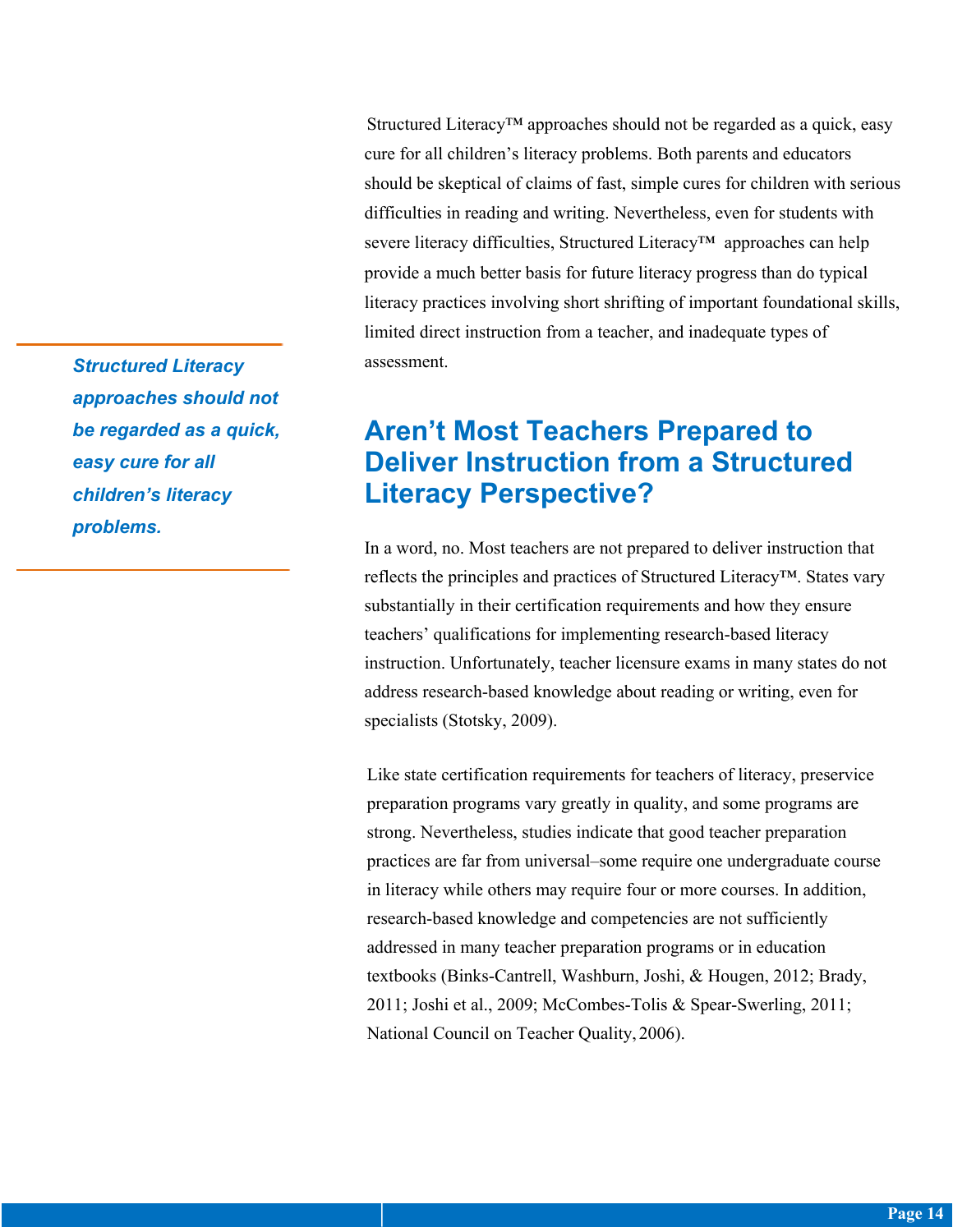Studies have repeatedly shown that licensed teachers, including both general and special educators who have been recently trained, often lack knowledge about phonemic awareness and phonics; the appropriate role of context cues in reading (e.g., to determine word meanings, not to guess at words in decoding); common types of reading difficulties such as dyslexia; effective methods of assessment; and research-based interventions (e.g., Brady et al., 2009; Moats, 1994, 1999; Moats & Foorman, 2003; Spear- Swerling & Cheesman, 2012; Washburn, Joshi, & Binks-Cantrell, 2011).

On a more positive note, when research-based knowledge and competencies are taught as part of preservice preparation and professional development, teachers are much more likely to develop these skills (Brady et al., 2009; McCutchen, Green, Abbott, & Sanders, 2009; Spear-Swerling & Brucker, 2004).

Of course, providing teacher candidates with strong, research-based preparation is extremely important, but by itself is still no guarantee that all candidates have learned what they need to know and developed the expertise required for effective teaching. Program-independent assessment of educators' knowledge and skill, including in relation to Structured Literacy™ practices, is also essential.

## **Ensuring That Teachers Are Prepared to Deliver Instruction from a Structured Literacy™ Perspective**

Inadequately prepared teachers place students, themselves, *and* school systems at risk of failure. The International Dyslexia Association (IDA) and its subsidiary, the Center for Effective Reading Instruction (CERI) promote initiatives designed to advance standards-based models of educator preparation program accreditation and educator credentialing that ensure educators have adequately mastered the principles and practices of Structured Literacy™.

*Program-independent assessment of educators' knowledge and skill, including in relation to Structured Literacy™ practices, is also essential.*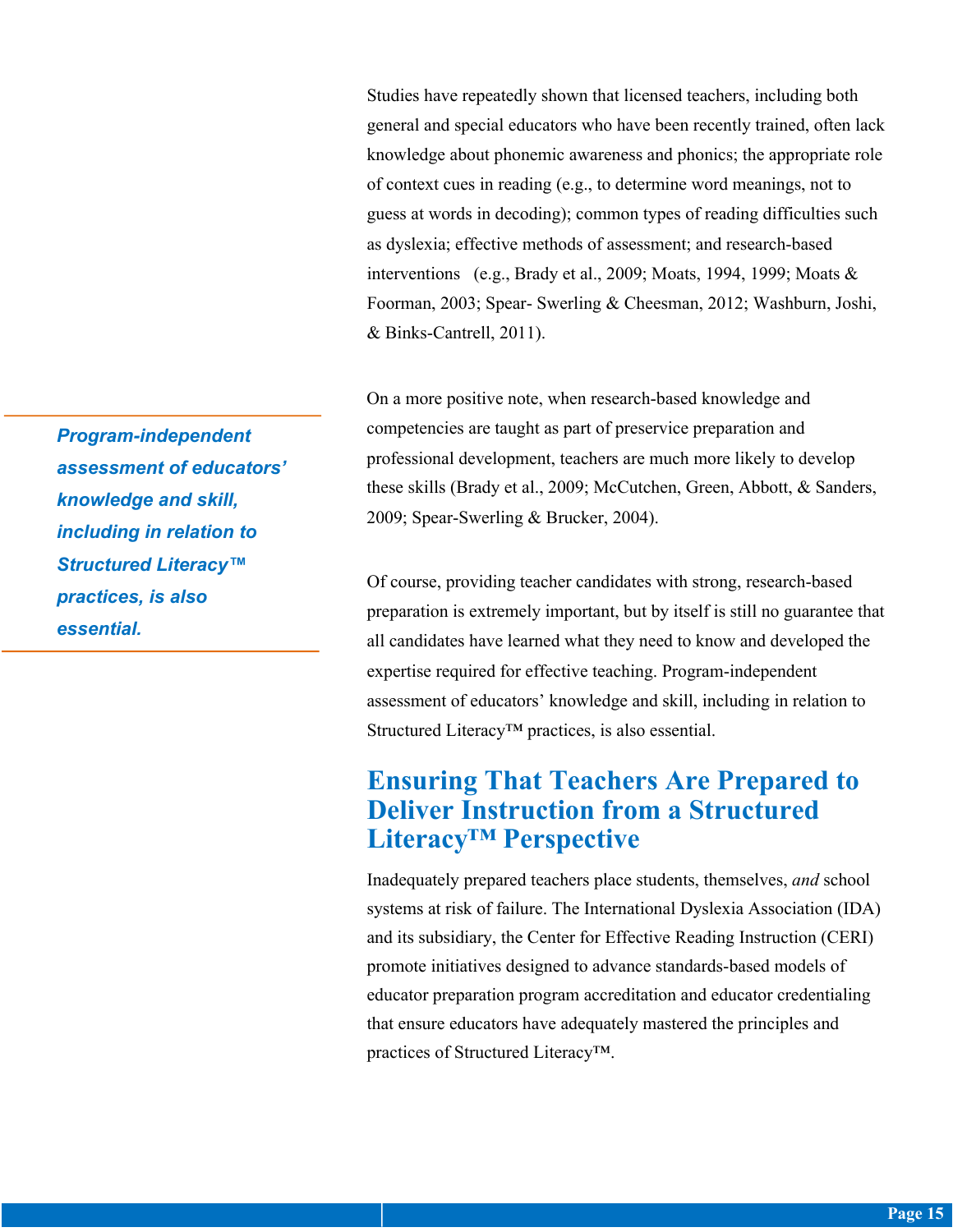**IDA's Program Review and Accreditation initiative** is unique among accrediting models in that it promotes the systematic evaluation and refinement of educator preparation programs using IDA's research-based Knowledge and Practice Standards (KPS) for Teachers of Reading.

These KPS:

- $\blacksquare$  reflect the current state of the scientific research base and are the result of a rigorous development and vetting process that included the input of a wide range of stakeholders, including researchers, educators, higher education faculty, clinical specialists, parents, and advocates.
- **•** are to be used to guide the preparation, certification, and professional development of those individuals who teach reading and related literacy skills in classroom, remedial, and clinical settings. The term *teacher* is used throughout the KPS to refer to any person whose responsibilities include reading instruction. The standards aim to specify what individuals responsible for teaching reading should know and be able to do so that reading difficulties, including dyslexia, may be prevented, alleviated, or remediated.

When an educator preparation program displays the IDA Accredited Program seal and advertises itself as an IDA Accredited Program, the public is assured that graduates have successfully completed a rigorous, program designed to promote candidate mastery of the principles and practices of Structured Literacy™.

For select programs awarded **Accredited Program PLUS** recognition, the public is assured that program graduates have successfully completed intensive supervised practicum experiences that were sufficiently designed and staffed to promote applied mastery of the principles and practices of Structured Literacy™ in the service of preventing reading failure and remediating off-track readers with profiles characteristic of/identifications of dyslexia.

*When an educator preparation program displays the IDA Accredited Program seal and advertises itself as an IDA Accredited Program, the public is assured that program completers have successfully completed a rigorous, standardsbased preparation program designed to promote candidate mastery of the principles and practices of Structured Literacy™.*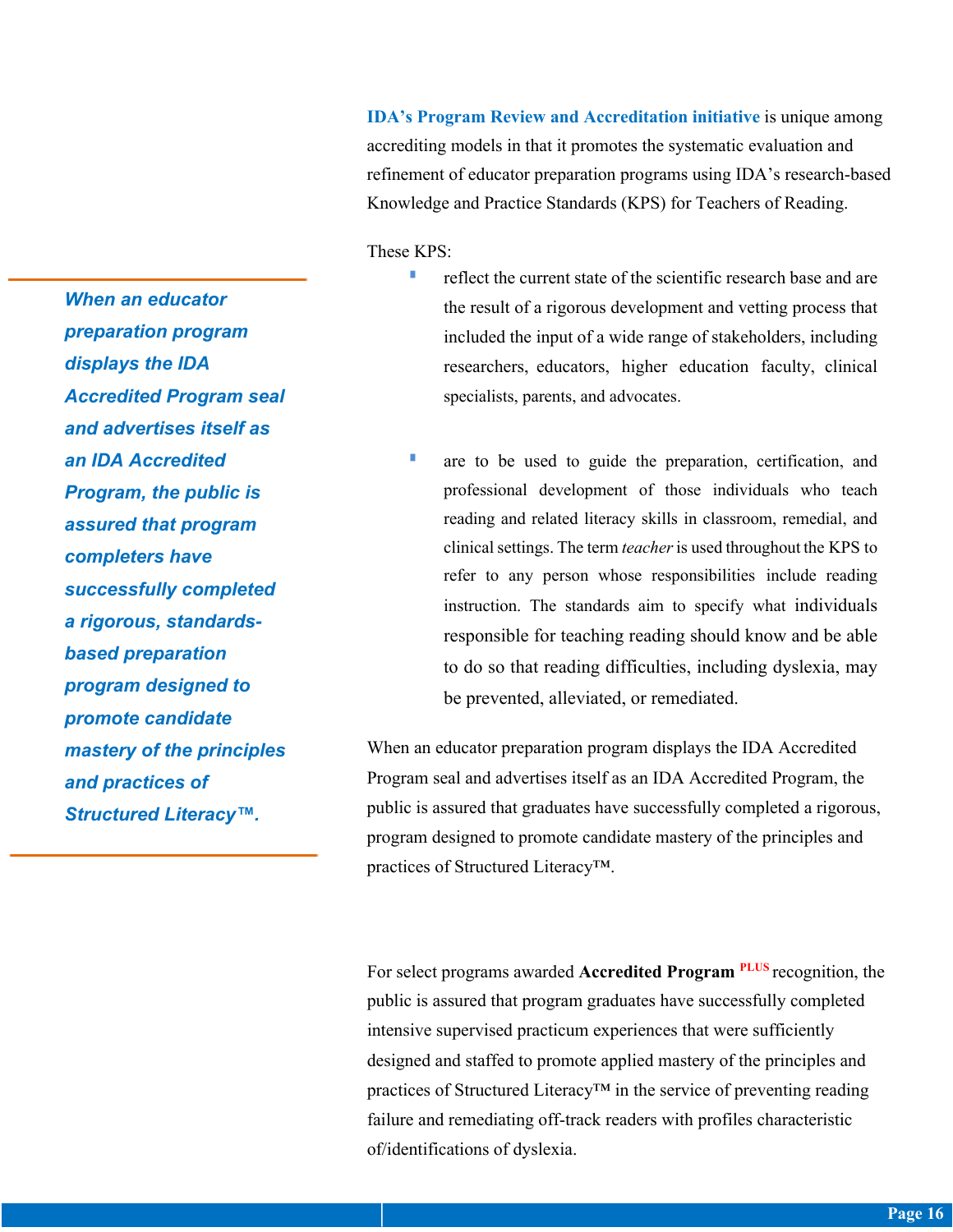IDA does not limit accreditation to institutions of higher education, but extends accreditation to independent educator preparation organizations, clinics, state agencies, and districts themselves.

To learn more about the IDA Program Review and Accreditation initiative, or to find out if a particular educator preparation program holds an active accreditation with IDA, visit the IDA website at www.dyslexiaida.org or email: accreditation@dyslexiaida.org.

**CERI's educator credentialing initiative** brings much needed transparency to the field of specialized credentialing for professionals advertising themselves as Structured Literacy ™ educators or dyslexia interventionists, specialists, and therapists.

CERI credentials are differentiated from others available to educators in that they are:

#### § **STANDARDS- BASED**

Although programs that prepare teachers, clinicians, and specialists to teach reading may differ in their methodologies, teaching approaches, and organizational purposes, they should subscribe to a common set of professional standards for the benefit of the students they serve. The KPS serve as the foundation for all CERI certificates and certifications.

#### § **INDEPENDENT**

CERI credentials are independent in that they are awarded on the basis of an applicant having demonstrated mastery of key standards-based Structured Literacy™ knowledge and skill indicators, not on the basis of their having completed a particular training or mentoring program affiliated with CERI.

*IDA does not limit accreditation to institutions of higher education, but extends accreditation to independent educator preparation organizations, clinics, state agencies, and districts themselves.*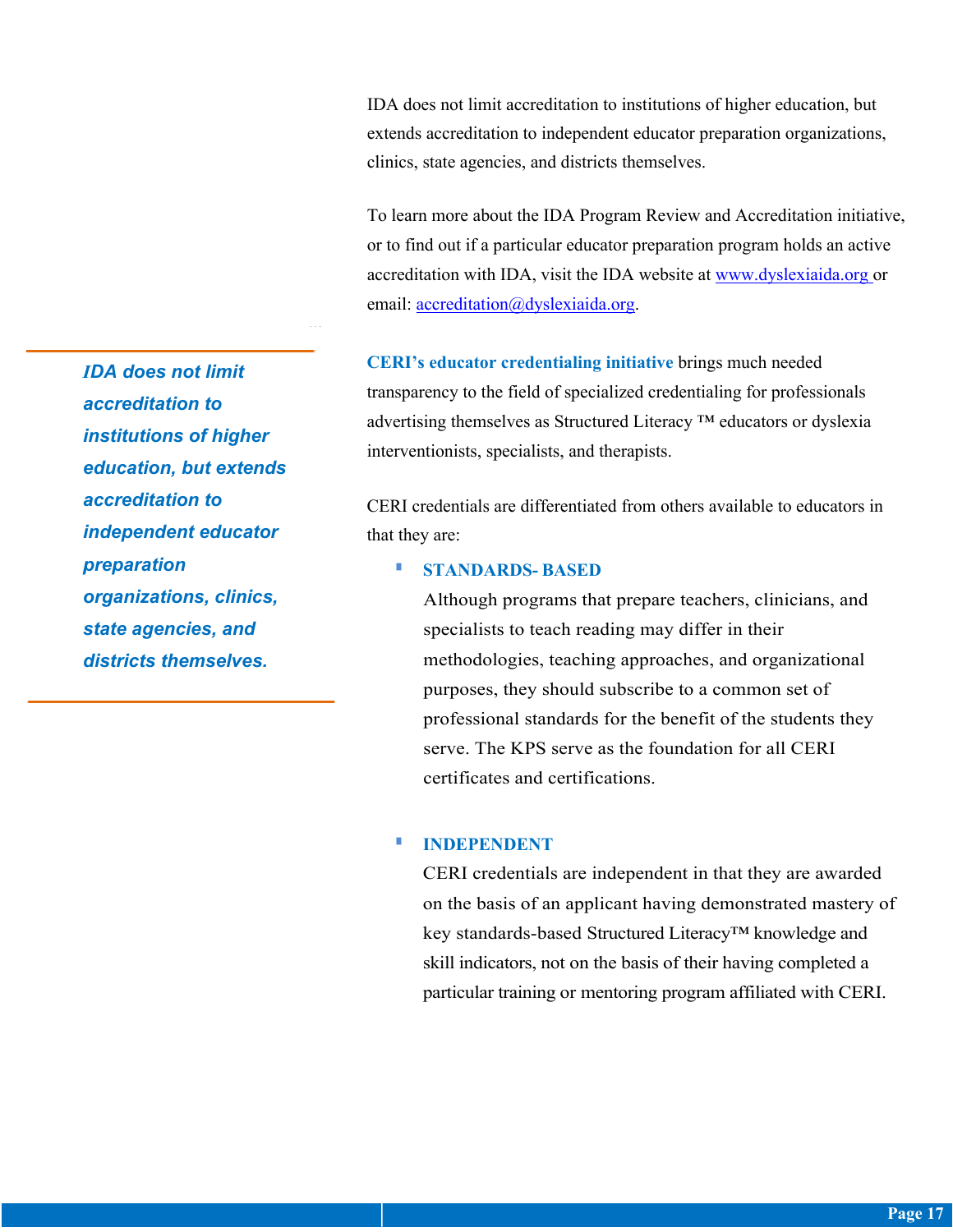#### § **INCLUSIVE**

Currently, there is not an empirical basis to identify one particular Structured Literacy<sup>™</sup> program or method as more effective than all others, or as more effective for all students with a specific type of difficulty such as poor decoding, specific comprehension difficulties, dyslexia, or language disabilities. As such, CERI certificates and certifications are available to professionals from a wide-range of preparation backgrounds, provided they have met specific Structured Literacy™ knowledge and competency performance thresholds.

*…educators who are knowledgeable about the scientific research base on literacy, who routinely update their knowledge, and who keep using that knowledge to improve instruction and intervention, will be in the best position to keep increasing their effectiveness with all students.*

### § **COMMITTED TO ONGOING EDUCATORGROWTH AND DEVELOPMENT**

Professionals holding a CERI certificate or certification are required to demonstrate their ongoing commitment to professional growth and development by documenting their having completed a minimum of ten (10) hours of KPSaligned professional development annually in order to renew their certificate or certification.

The need for continuing professional development does not mean that everything currently regarded as best practice will be tossed aside in the future. Rather, educators who are knowledgeable about the scientific research base on literacy, who routinely update their knowledge, and who keep using that knowledge to improve instruction and intervention, will be in the best position to keep increasing their effectiveness with all students.

To learn more about the CERI professional credentialing initiative, or to find a list of educators who hold an active CERI credential, visit the CERI website at www.effectivereading.org or email: info@effectivereading.org.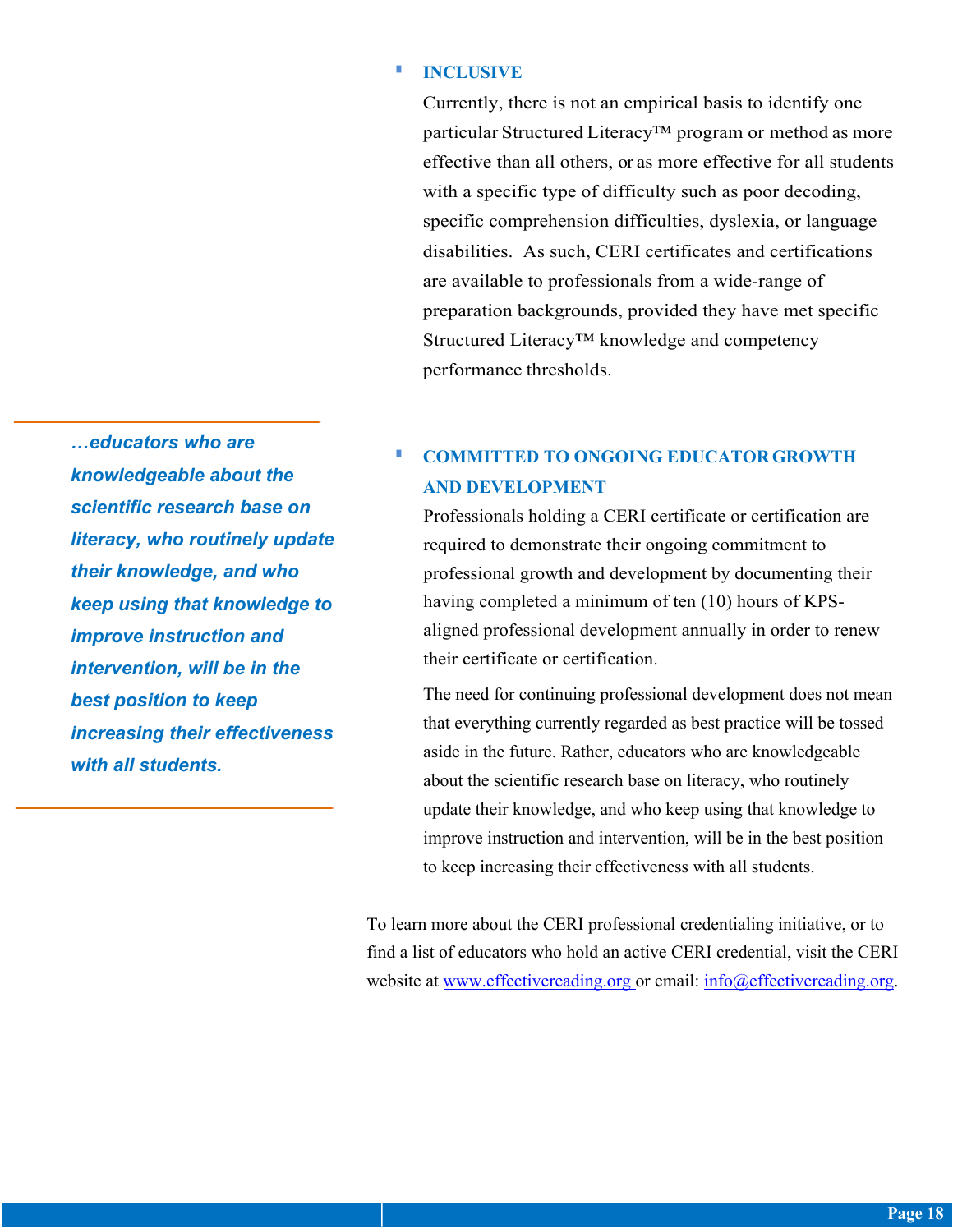## **Advancing Structured Literacy™ for the Benefit of** *All* **Students**

Reading is taught and/or supported by general educators, content area instructors, support personnel, special educators, related service professionals, remedial reading and remedial language arts specialists, and reading interventionists.

*All students,* regardless of socio-economic status, should have ready access to teachers of reading who have mastered the principles and practices of Structured Literacy™. Through the choices they make, and the actions they take, parents, educators, advocates, school administrators, higher education faculty members, and policy makers can ensure that equitable access to such educators becomes the norm instead of the exception. For example:

- **•** parents can request that their children work with CERI credentialed professionals or graduates of IDA accredited programs;
- educators can make the decision to pursue a CERI certification;
- advocates can file requests for students' remedial reading needs to be met by a CERI credentialed professional;
- § school administrators can prioritize the hiring of graduates from IDA accredited programs or CERI credentialed professionals;
- higher education faculty members can invest in professional development with an IDA accredited program in order to improve their knowledge and skill set or can strive to advance their program for IDA accreditation; and,
- policy makers can incorporate Structured Literacy™ competency requirements into educator preparation legislation and policies.

## **Interested in Learning More?**

If you're interested in learning more about Structured Literacy™ or about IDA's Educator Training Initiatives, please visit: www.dyslexiaida.org or email: info@dyslexiaida.org.

*All students, regardless of socio-economic status, should have ready access to teachers of reading who have mastered the principles and practices of Structured Literacy™.*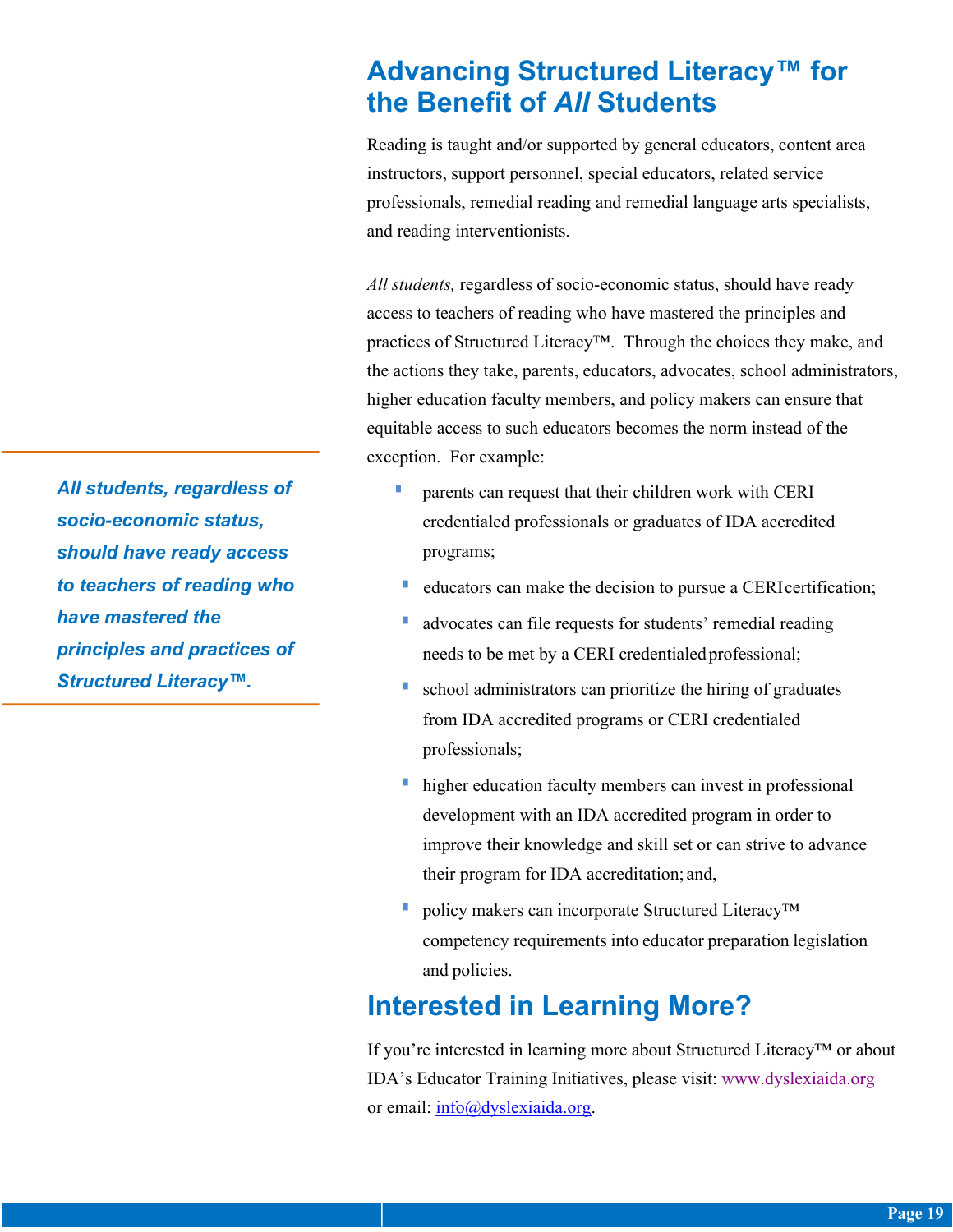#### **REFERENCES**

- Adams, M. J. (1990). *Beginning to read: Thinking and learning about print*. Cambridge, MA: MIT Press.
- Archer, A., & Hughes, C. (2011). *Explicit instruction: Effective and efficient teaching*. New York: Guilford.
- Baker, S., Lesaux, N., Jayanthi, M., Dimino, J., Proctor, C. P., Morris, J., Gersten, R., Haymond, K., Kieffer, M. J., Linan-Thompson, S., & Newman-Gonchar, R. (2014). *Teaching academic content and literacy to English learners in elementary and middle school* (NCEE 2014-4012). Washington, DC: National Center for Education Evaluation and Regional Assistance (NCEE), Institute of Education Sciences, U.S. Department of Education. Retrieved from the NCEE website: http://ies.ed.gov/ncee/wwc/publications\_reviews.aspx.
- Berninger, V. W., Abbott, R. D., Jones, J., Gould, L., Anderson-Youngstrom, M., Shimada, S., ... & Apel, K. (2006). Early development of language by hand: Composing, reading, listening, and speaking connections; three letter-writing modes; and fast mapping in spelling. *Developmental Neuropsychology, 29*, 61-92.
- Binks-Cantrell, E., Washburn, E. K., Joshi, R. M., & Hougen, M. (2012). Peter effect in the preparation of reading teachers. *Scientific Studies of Reading, 16*, 526-536.
- Birsh, J. R., & Carreker, S. (2019). *Multisensory teaching of basic language skills*, 4<sup>th</sup> edition. Baltimore MD: Brookes.
- Brady, S. (2011). Efficacy of phonics teaching for reading outcomes: Indications from post-NRP research. In S. Brady, D. Braze, & C. Fowler (Eds.), *Explaining individual differences in reading: Theory and evidence* (pp. 69 – 96). New York: Psychology Press.
- Brady, S., Gillis, M., Smith, T., Lavalette, M., Liss- Bronstein, L., Lowe, E., et al. (2009). First grade teachers' knowledge of phonological awareness and code concepts: Examining gains from an intensive form of professional development. *Reading and Writing: An Interdisciplinary Journal, 22*, 425-455.
- Carnine, D. W., Silbert, J., Kame'enui, E., & Tarver, S. (2009). *Direct instruction reading* (5<sup>th</sup> edition). New York: Pearson.
- Christensen, C. A., & Bowey, J. A. (2005). The efficacy of orthographic rime, grapheme-phoneme correspondence, and implicit phonics approaches to teaching decoding skills. *Scientific Studies of Reading*, *9*, 327-349.
- Clay, M. M. (1994). *Reading Recovery: A guidebook for teachers in training*. Portsmouth, NH: Heinemann.
- Compton, D. L., Miller, A. C., Elleman, A. M., & Steacy, L. M. (2014). Have we forsaken reading theory in the name of "quick fix" interventions for children with reading disability? *Scientific Studies of Reading, 18*, 55-73.
- Cunningham, A. E., & Stanovich, K. E. (1998). What reading does for the mind. *American Educator, 22*, 8-15.
- Cunningham, A. E., Zibulsky, J., Stanovich, K. E., & Stanovich, P. J. (2009). How teachers would spend their time teaching language arts: The mismatch between self-reported and best practices. *Journal ofLearning Disabilities, 42*, 418-430.
- Fletcher, J. M., Lyon, G. R., Fuchs, L. S., & Barnes, M.A. (2018). *Learning disabilities: From identification to intervention*, 2<sup>nd</sup> edition. New York: Guilford.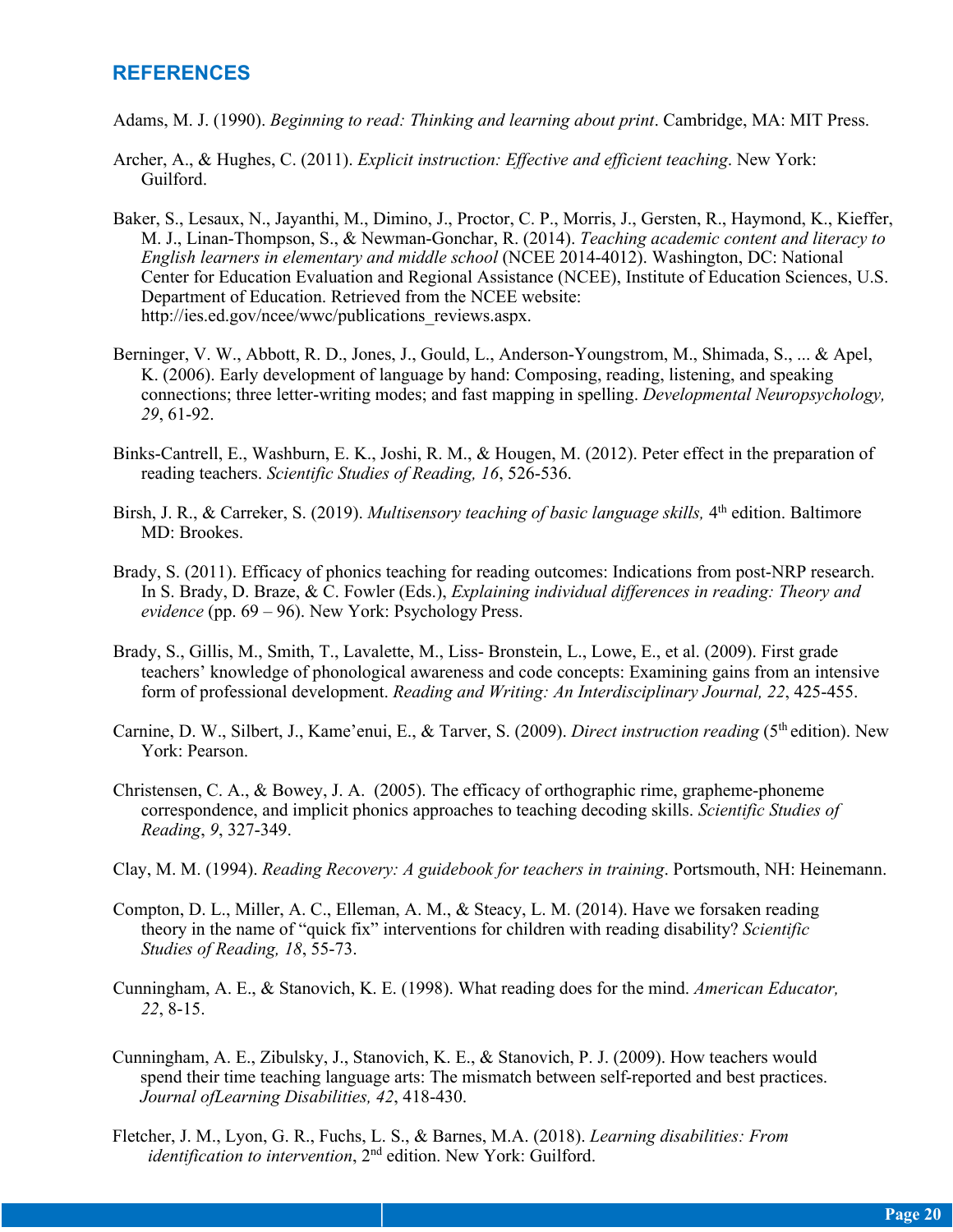- Foorman, B., Beyler, N., Borradaile, K., Coyne, M., Denton, C. A., Dimino, J., et al. (2016). *Foundational skills to support reading for understanding in kindergarten through 3rd grade*  (NCEE 2016-4008). U.S. Department of Education. Institute of Education Sciences, National Center for Education Evaluation and Regional Assistance. Washington, DC: Government Printing Office.
- Fountas, I. C., & Pinnell, G. S. (2009). *The Fountas & Pinnell Leveled Literacy Intervention (LLI)*. Portsmouth, NH: Heinemann.
- Gersten, R., Compton, D., Connor, C.M., Dimino, J., Santoro, L., Linan-Thompson, S., and Tilly, W.D. (2008). *Assisting students struggling with reading: Response to Intervention and multi-tier intervention for reading in the primary grades. A practice guide.* (NCEE 2009-4045). Washington, DC: National Center for Education Evaluation and Regional Assistance, Institute of Education Sciences, U.S. Department of Education. Retrieved from http://ies.ed.gov/ncee/wwc/publications/practiceguides/.
- Gillingham, A., & Stillman, B. (2014). *The Gillingham manual: Remedial training for children with specific disability in reading, spelling, and penmanship* (8<sup>th</sup> edition). Cambridge, MA: Educators Publishing Service.
- Graham, S., Bollinger, A., Booth Olson, C., D'Aoust, C., MacArthur, C., McCutchen, D., & Olinghouse, N.(2012). *Teaching elementary school students to be effective writers: A practice guide* (NCEE 2012-4058). Washington, DC: National Center for Education Evaluation and Regional Assistance, Institute of Education Sciences, U.S. Department of Education. Retrieved from http://ies.ed.gov/ncee/wwc/publications\_reviews.aspx#pubsearch.
- Graham, S., McArthur, C.A., & Fitzgerald, J. (Eds.). (2007). *Best practices in writing instruction*. New York, NY: Guilford.
- International Dyslexia Association. (2018, March). *Knowledge and practice standards for teachers of reading, 2nd edition*. Retrieved from https://dyslexiaida.org/knowledge-and-practices/
- Joshi, R. M., Binks, E., Graham, L., Ocker-Dean, E., Smith, D., & Boulware-Gooden, R. (2009). Do textbooks used in university reading education courses conform to the instructional recommendations of the National Reading Panel? *Journal of Learning Disabilities, 42*, 458-463.
- Kamil, M. L., Borman, G. D., Dole, J., Kral, C. C., Salinger, T., and Torgesen, J. (2008). *Improving adolescent literacy: Effective classroom and intervention practices: A Practice Guide* (NCEE #2008- 4027). Washington, DC: National Center for Education Evaluation and Regional Assistance, Institute of Education Sciences, U.S. Department of Education. Retrieved from http://ies.ed.gov/ncee/wwc.
- Kilpatrick, D. A. (2015). *Essentials of assessing, preventing, and overcoming reading difficulties.*  Hoboken NJ: Wiley & Sons.
- Lindamood, P. & Lindamood, P. (1998). *The Lindamood Phoneme Sequencing Program for Reading, Spelling, and Speech,* Austin, TX: Pro-Ed.
- Mathes, P. G., Denton, C. A., Fletcher, J. M., Anthony, J. L., Francis, D. J., & Schatschneider, C. (2005). The effects of theoretically different instruction and student characteristics on the skills of struggling readers. *Reading Research Quarterly, 40*, 148-182.
- McCombes-Tolis, J., & Spear-Swerling, L. (2011). The preparation of pre-service elementary educators in understanding and applying the terms, concepts, and practices associated with response to intervention in early reading contexts. *Journal of School Leadership, 21*, 360-389.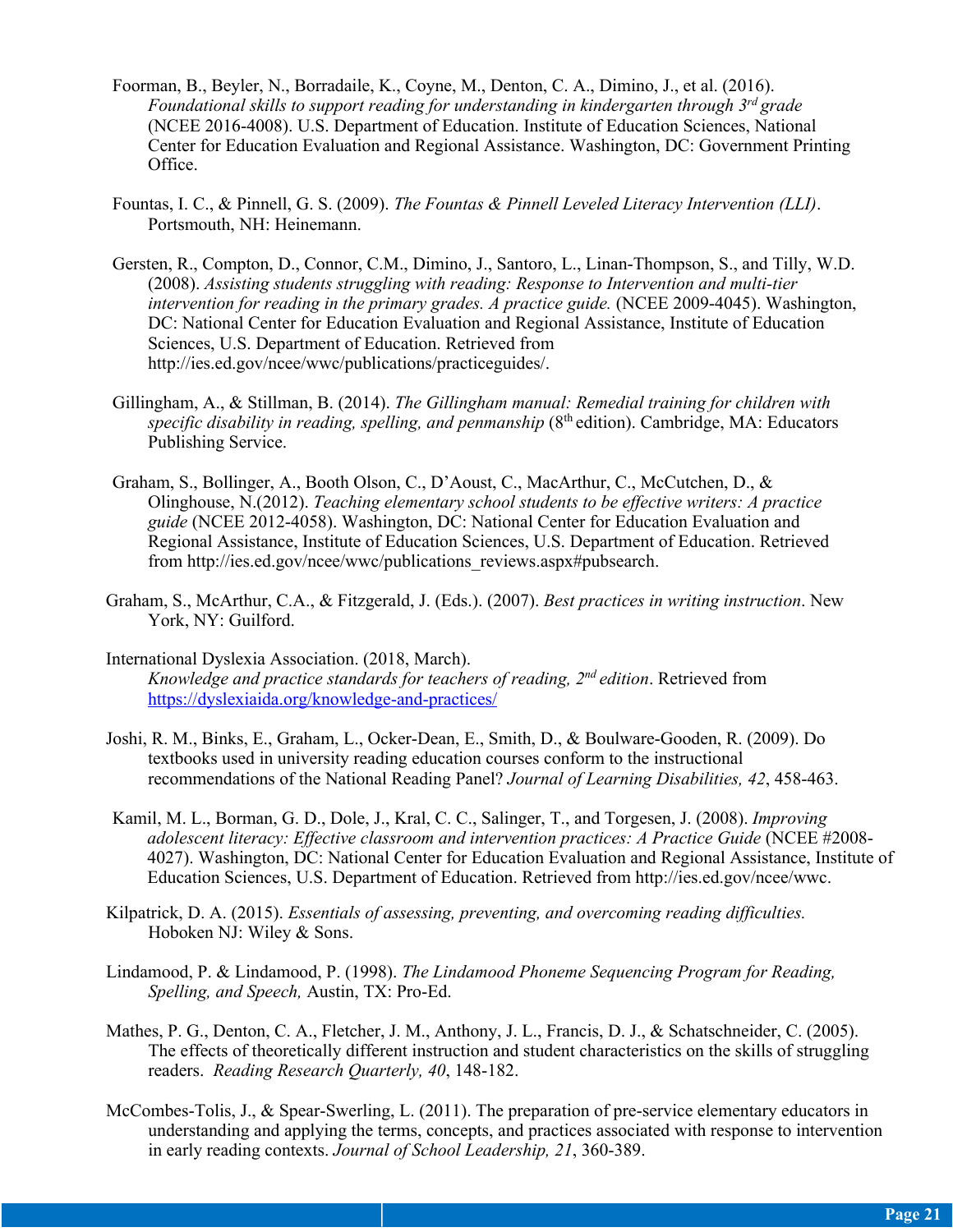- McCutchen, D., Green, L., Abbott, R. D., & Sanders, E. A. (2009). Further evidence for teacher knowledge: Supporting struggling readers in grades three through five. *Reading and Writing: An Interdisciplinary Journal, 22*, 401-423.
- McLeskey, J., Barringer, M-D., Billingsley, B., Brownell, M., Jackson, D., Kennedy, M., Lewis, T., Maheady, L., Rodriguez, J., Scheeler, M. C., Winn, J., & Ziegler, D. (2017, January). *High-leverage practices in special education.* Arlington, VA: Council for Exceptional Children & CEEDAR Center.
- Moats, L. C. (1994). The missing foundation in teacher education: Knowledge of the structure of spoken and written language. *Annals of Dyslexia, 44*, 81- 102.
- Moats, L. C. (1999). *Teaching reading IS rocket science: What expert teachers of reading should know and be able to do.* Washington, DC: American Federation of Teachers.
- Moats, L. C. (2017). Can prevailing approaches to reading instruction accomplish the goals of RTI? *Perspectives on Language and Literacy, 43*, 15-22.
- Moats, L. C., & Foorman, B. R. (2003). Measuring teachers' content knowledge of language and reading. *Annals of Dyslexia, 53*, 23-45.
- National Council on Teacher Quality. (2006). *What education schools aren't teaching about reading and what elementary teachers aren't learning.* Washington, DC: Author.
- National Reading Panel. (2000). *Teaching children to read: An evidence-based assessment of the scientific research literature on reading and its implications for reading instruction*. Washington, DC: National Institutes of Health.
- National Research Council. (1998). *Preventing reading difficulties in young children.* Washington, DC: National Academies Press.
- Piasta, S. B., Connor, C. M., Fishman, B. J., & Morrison, F. J. (2009). Teachers' knowledge of literacy concepts, classroom practices, and student reading growth. *Scientific Studies of Reading, 13*, 224- 248.
- Spear-Swerling, L. (2018). Structured literacy and typical literacy practices: Understanding differences to create instructional opportunities. *Teaching Exceptional Children, 51*, 201-211
- Spear-Swerling, L., & Brucker, P. (2004). Preparing novice teachers to develop basic reading and spelling skills in children. *Annals of Dyslexia, 54*, 332-364.
- Spear-Swerling, L., & Cheesman, E. (2012). Teachers' knowledge base for implementing response-tointervention models in reading. *Reading & Writing: An Interdisciplinary Journal, 25,* 1691- 1723.
- Spear-Swerling, L., & Zibulsky, J. (2014). Making time for literacy: Teacher knowledge and time allocation in instructional planning. *Reading & Writing: An Interdisciplinary Journal, 27*(8), 1353-1378.
- Stotsky, S. (2009). Licensure tests for special education teachers: How well they assess knowledge of reading instruction and mathematics. *Journal of Learning Disabilities, 42*, 464-474.
- Torgesen, J. K. (2004). Lessons learned from research on interventions for students who have difficulty learning to read. In In P. McCardle & V. Chhabra (Eds.), *The voice of evidence in reading research* (pp. 355-381). Baltimore, MD: Brookes Publishing Co.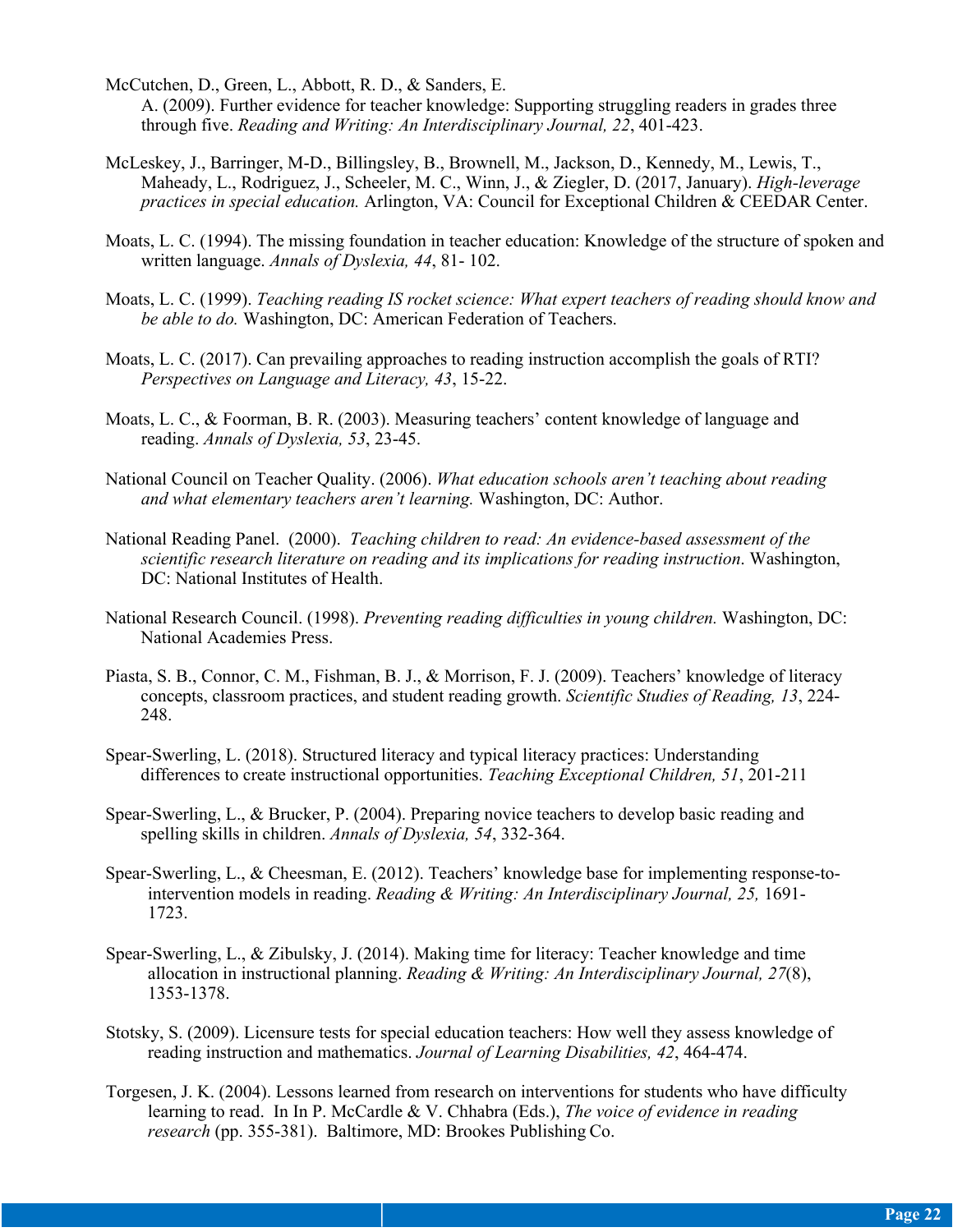- Torgesen, J.K., Alexander, A., Wagner, R.K., Rashotte, C., Voeller, K., & Conway, T. (2001). Intensive remedial instruction for children with severe reading disabilities: Immediate and long-term outcomes from two instructional approaches. *Journal of Learning Disabilities*, *34*(1), 33–58.
- Vaughn, S., Cirino, P. T., Linan-Thompson, S., Mathes, P. G., Carlson, C. D., Hagan, E. C., . . . Francis, D. J. (2006). Effectiveness of a Spanish intervention and an English intervention for English language learners at risk for reading problems. *American Educational Research Journal, 43*(3), 449-487.
- Vellutino, F. R., Fletcher, J. M., Scanlon, D. M., & Snowling, M. J. (2004). Specific Reading disability (dyslexia): What have we learned in the past four decades? *Journal of Child Psychiatry and Psychology, 45,* 2–40.
- Washburn, E. K., Joshi, R. M., & Binks-Cantrell, E. S. (2011). Teacher knowledge of basic language concepts and dyslexia. *Dyslexia, 17*, 165-183.

Wilson, B. A. (1988). *Wilson reading system.* Oxford, MA: Wilson Language Training Corporation.